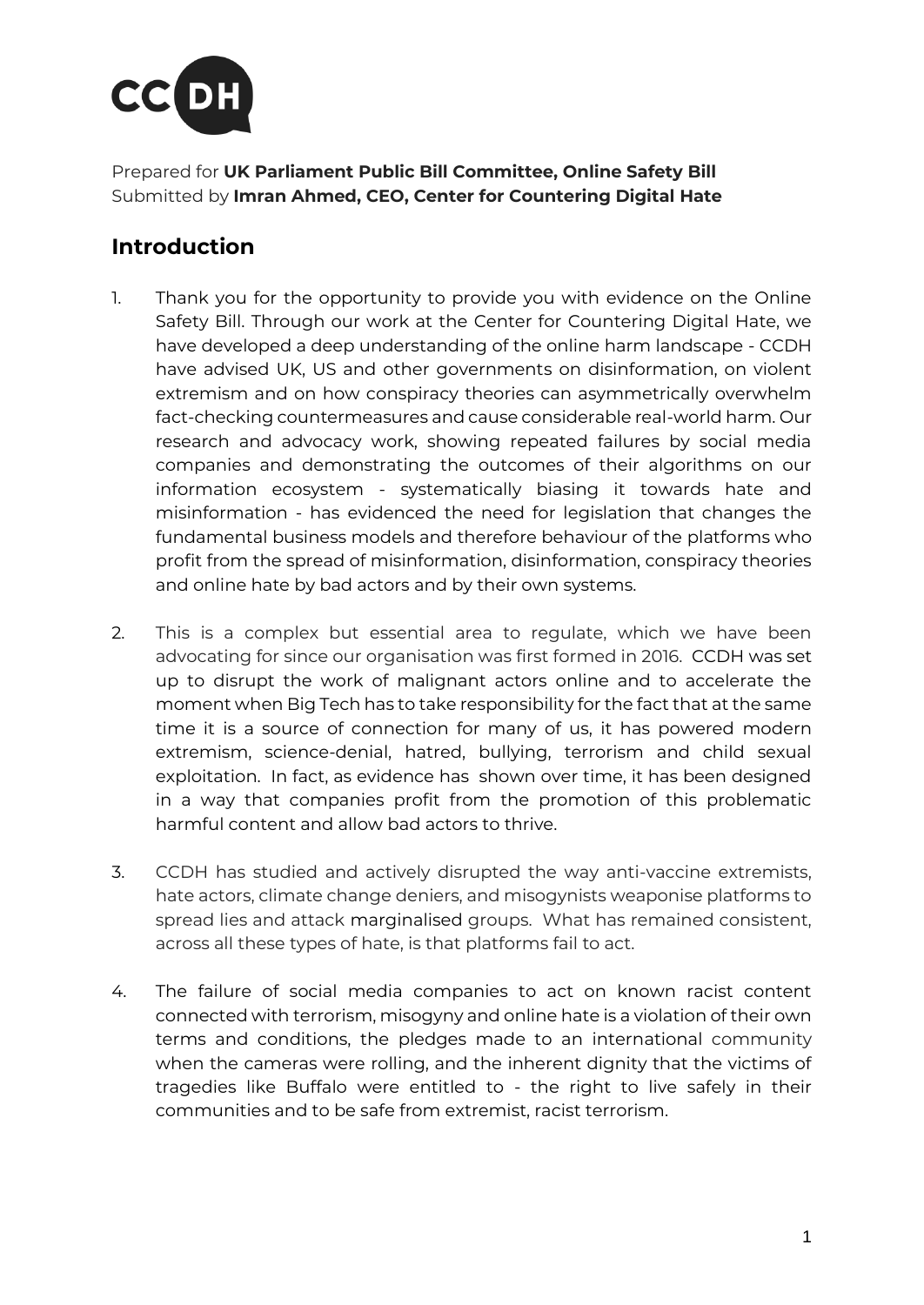

- 5. The recent shooting Buffalo in the United States has been a stark reminder of just how important it is to hold those who facilitate the spread of conspiracies and extremism to account:
	- First, the bad actors who seek to dehumanise, polarise, and spread disinformation by weaponizing online spaces; and
	- Secondly, the bad platforms that reap record profits as they systematically fail to act on harmful content.
- 6. Misinformation, identity-based hate, and malignant use of digital spaces are not unique to any one country. The future of online harm and misinformation is a global story, which will require global collaboration.
- 7. We commend the United Kingdom and Her Majesty's Government for being ahead of the pack on tech reform – the historic Online Safety Bill ("**the Bill**") joins the European Union's landmark piece of legislation, the Digital Services Act, as a bold attempt to fundamentally change the rules of the game for these companies and incentivise a duty of care to protect users. Collectively, we can lift standards and safety online.
- 8. Our experience as an organisation suggests that three things are missing from existing powers globally:
	- a. The power to compel transparency around algorithms (which select which content is amplified and which is not); enforcement of community standards (which rules are applied and how and when); and economics (where, when, by whom, and using which data, advertising, which makes up the bulk of revenues for social media platforms, is placed)
	- b. The power to hold accountable social media platforms at an individual, community and national level for the impact of content they monetise
	- c. The power to hold accountable social media executives for their conduct as administrators of platforms that hold enormous power over discourse not just in terms of content moderation, but also: the amplification of content, institutional and user experience design of the systems through which discourse occurs, and equity in user experience for marginalised communities.
- 9. We have analysed the provisions of the Bill using our new "STAR" framework, which we developed for analysing legislative efforts globally. The framework includes:
	- **Safety by design**
	- **Transparency of algorithms, rules enforcement and economics**
	- Accountability to democratic bodies
	- **Responsibility of platforms and their senior executives.**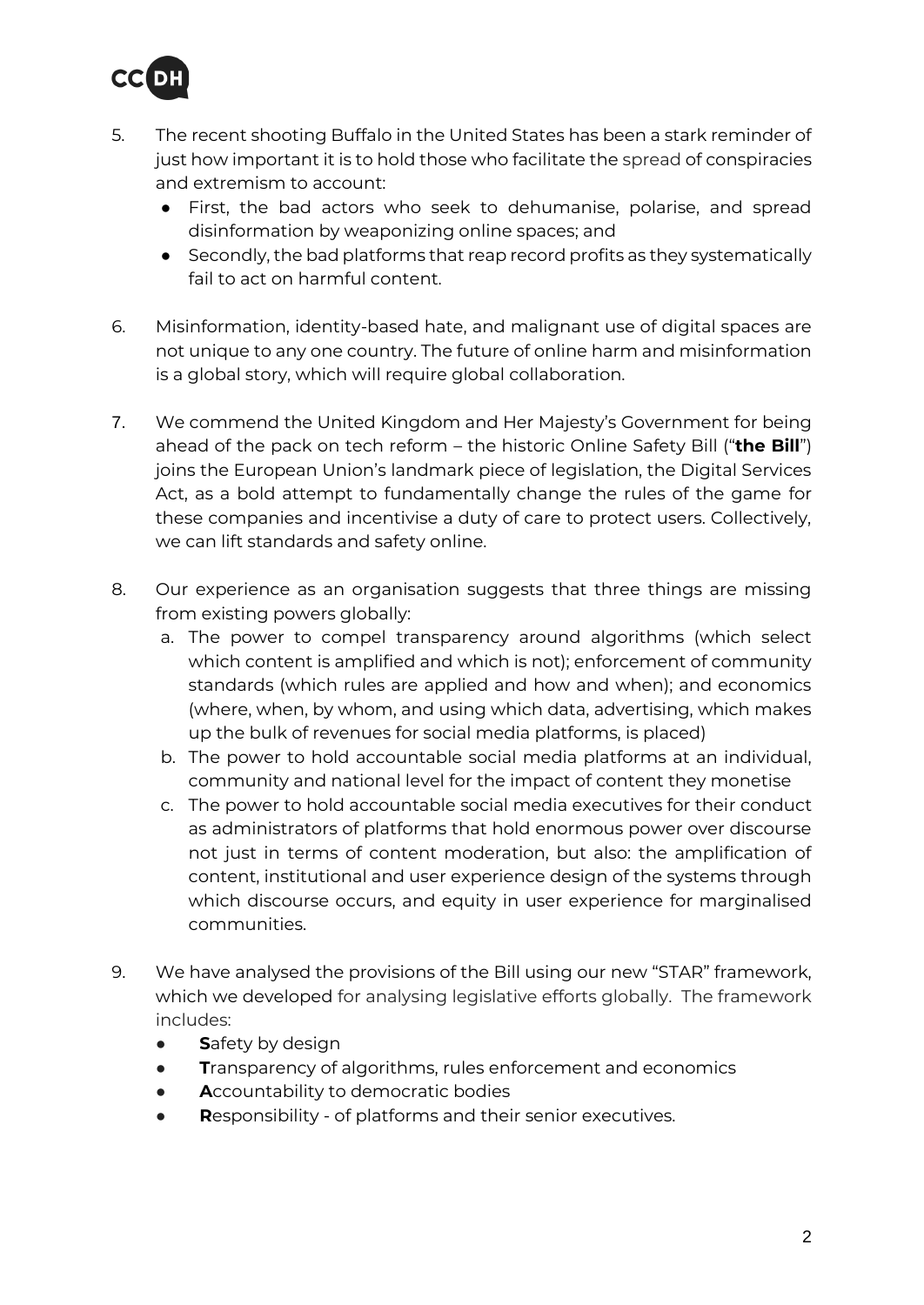

10. All of these components need to be present to create really effective legislation and the change that we need.

# **About the Center for Countering Digital Hate**

- 11. The Center for Countering Digital Hate (CCDH) is a not-for-profit NGO that seeks to disrupt the architecture of online hate and misinformation.
- 12. CCDH has been at the forefront of unmasking how online platforms and search engines drive radicalisation, online harm and misinformation. The Center's work combines both analysis and active disruption of these networks. We champion levers for change to increase the economic, political, and social costs of all parts of the infrastructure - the actors, systems, and culture - that support and profit from hate and misinformation (for example, climate change denial, sexual and reproductive health, anti-vaxx, antisemitism, and identity-based hate). We have included a summary of recent research in **Appendix A**.
- 13. CCDH is independent, is not affiliated to any political party and does not receive money from technology companies. We believe it is impossible to serve honestly and without fear as an industry watchdog against harms an industry produces if they also pay our salaries. We have offices in London and Washington D.C., and connections globally.

# **Key Issues**

# **CONTEXT + RISKS**

14. We know that Big Tech resists this regulation. For a large part of the past three decades, they have claimed that they are "neutral" in terms of harm. Subsequently, as evidence mounts from organisations like CCDH and whistleblowers like Frances Haugen, Big Tech have been compelled to acknowledge that there is a problem with their products and services, which is causing harm. They have commissioned internal research that proves the same. That the commercial decisions that they have made in the design of their products and lack of enforcement of their policies has amplified this harm. They advised Committee members in their oral evidence on the Bill that they have "fixed all their problems". This could not be further from the truth. The fact is they have adopted Big Tobacco's playbook: deny culpability, deflect blame and delay change.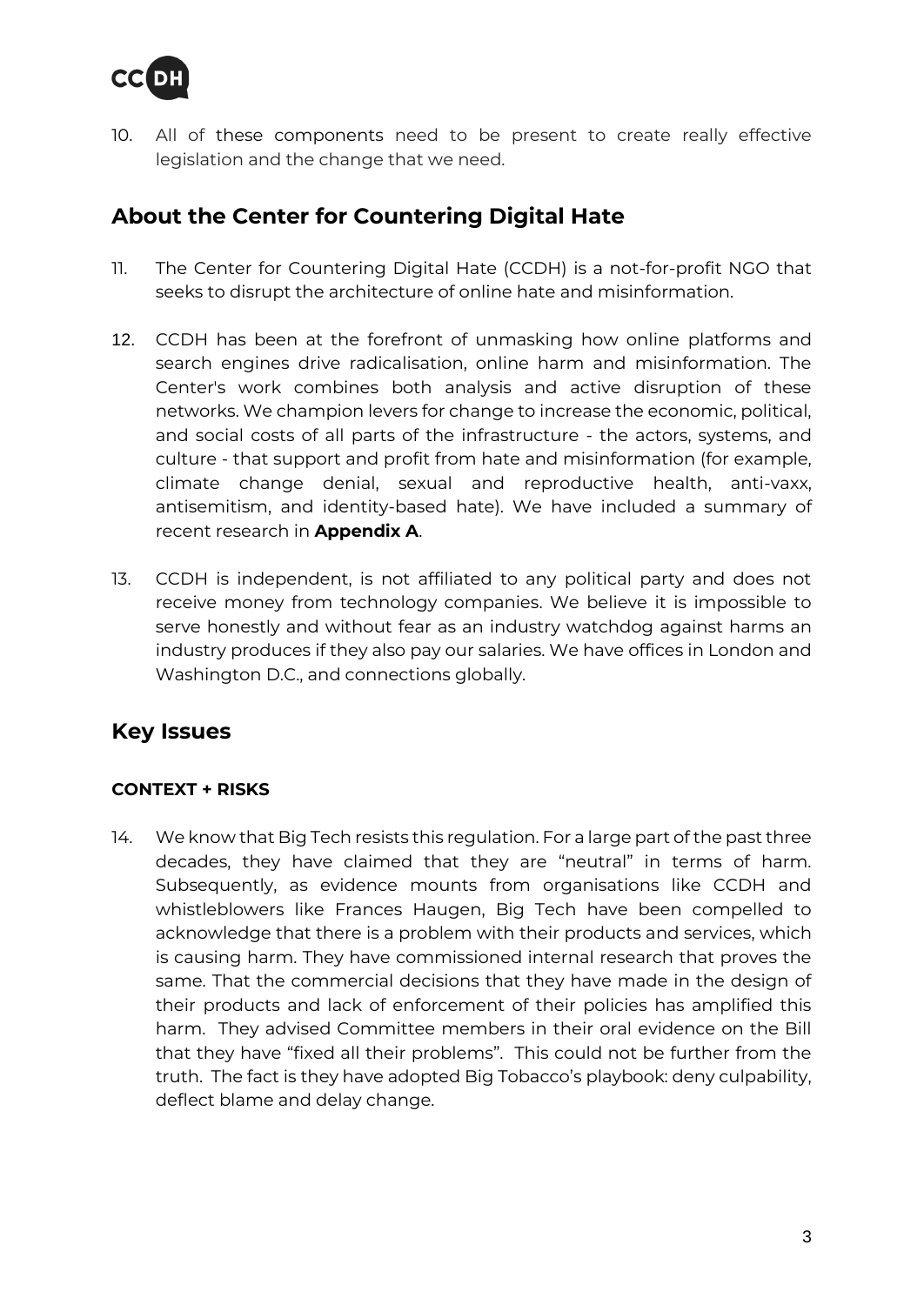

15. And globally, Big Tech has been fighting reform each step of the way with their extensive lobbying spend and tactics.<sup>1</sup> This cynical lobbying approach was summed up rather acutely by Alex Powers, Director of Policy and Public Affairs at BT. He said:

"I think we could listen to everyone's contributions and play a game of corporate lobbying bingo: 'unintended consequences', 'inadequate consultation', 'inflexibility', and so on. The reality is we've spent five years going through this process. Broadly speaking, this is totally the right approach. This isn't an attempt to regulate every single bit of content on the internet. It's about the conduct of the largest companies that affect everyone's lives from day to day."<sup>2</sup>

#### **TRANSPARENCY + ACCOUNTABILITY**

- 16. There are important principles stated in the Bill about, for example, privacy, freedom of expression, matters of democratic importance, and journalistic freedom. The Center supports these principles as fundamental democratic freedoms. We have also seen how these principles have atomistically been used to justify inaction (and underinvestment) by Big Tech who take, for example, a narrow approach to whose freedom of expression is being protected or prioritised and ignore the chilling impact that hate speech, misogyny and racism has on those who are subject to it without recourse. Instead of a platform for speech, it becomes a platform for bullying and extremism, and a misinformation highway network.
- 17. The Bill enables the regulator (in partnership with independent civil society, international regulators, and skilled persons under clause 88) to scrutinise the approach to these issues taken by Big Tech, particularly as it translates to deciding on, and implementing safety measures and policies.
- 18. In making this assessment above, it is worth emphasising that these companies are not, despite their vital role in public discourse, in the business of "free speech". They are motivated by money and make that money by:
	- a. Selling users' personal data, and insights derived from that data;
	- b. Selling advertising space on content users produce which they purport to hold to stated standards;
	- c. Providing infrastructure web hosting, monetisation, and customer relationship management - to other organisations seeking to access digital audiences.

<sup>1</sup> https://www.washingtonpost.com/technology/2022/05/17/american-edge-facebook-regulation/

<sup>2</sup> https://diginomica.com/online-safety-bill-google-facebook-tiktok-lawyers-respond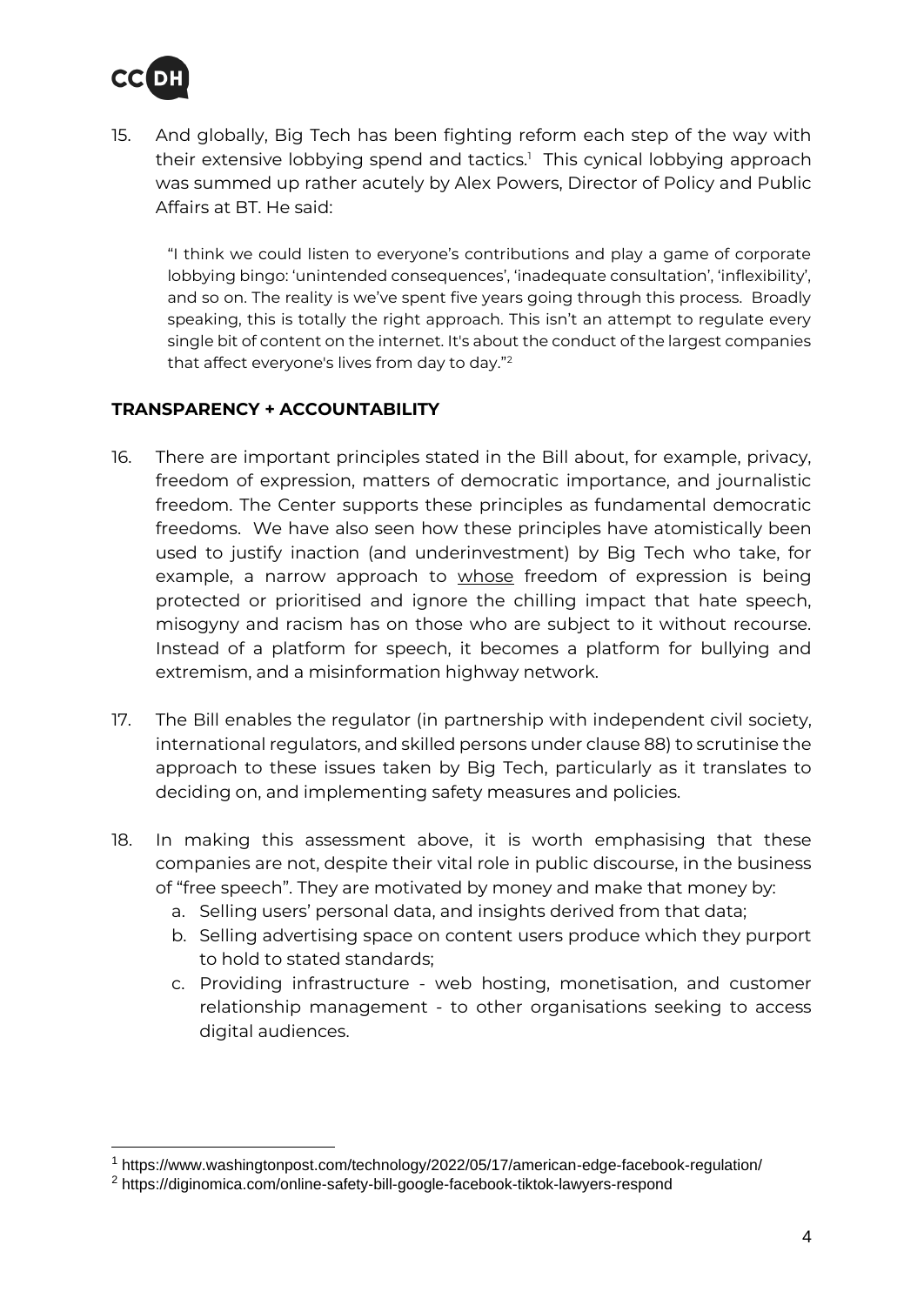

- 19. There needs to be clear legal requirements and effective enforcement and accountability to change corporate behaviour and embed safety by design particularly when they have been allowed to flourish unchecked for so long.
- 20. We support greater clarity in the Bill to enable independent organisations like CCDH to be able to access data to analyse how well the platforms and search engines are meeting their obligations and to identify existing and emerging harms. OfCom will not have this capacity inhouse and these relationships with civil society independent from Big Tech are critical to the full ambition of this legislation being realised.
- 21. We were pleased to see that the Government has adopted our earlier recommendation enabling Ofcom to perform independent audits of platform safety - as per new Schedule 11, and that presumably this can be used in combination with clause 88 on expert reports so that Ofcom can rely on external capability and skills. Ofcom needs the ability to be able to act in these situations, though, as it relates to lawful content and reinstate the ability to mandate "proactive" tools for content moderation are used in relation to legal content, which was in the draft bill. In addition, there needs to be the ability for Ofcom to examine the platforms' systems and response to abuse in direct messages.
- 22. Clause 137 of the Bill sets out provisions relating to Ofcom's reports, including certain areas for exemption based on seriously or prejudicially affecting the interests of that body. Further thought needs to be given to whether to include an additional criteria of trumping this exception where there is an overriding public interest in favour of disclosure. There may be legitimate problems that are left unaddressed and there is a public health or other emergency that means public disclosure is beneficial. One example of this may be where a bad actor spreading COVID-19 disinformation is removed from the platform and loses advertising revenue and money as a result.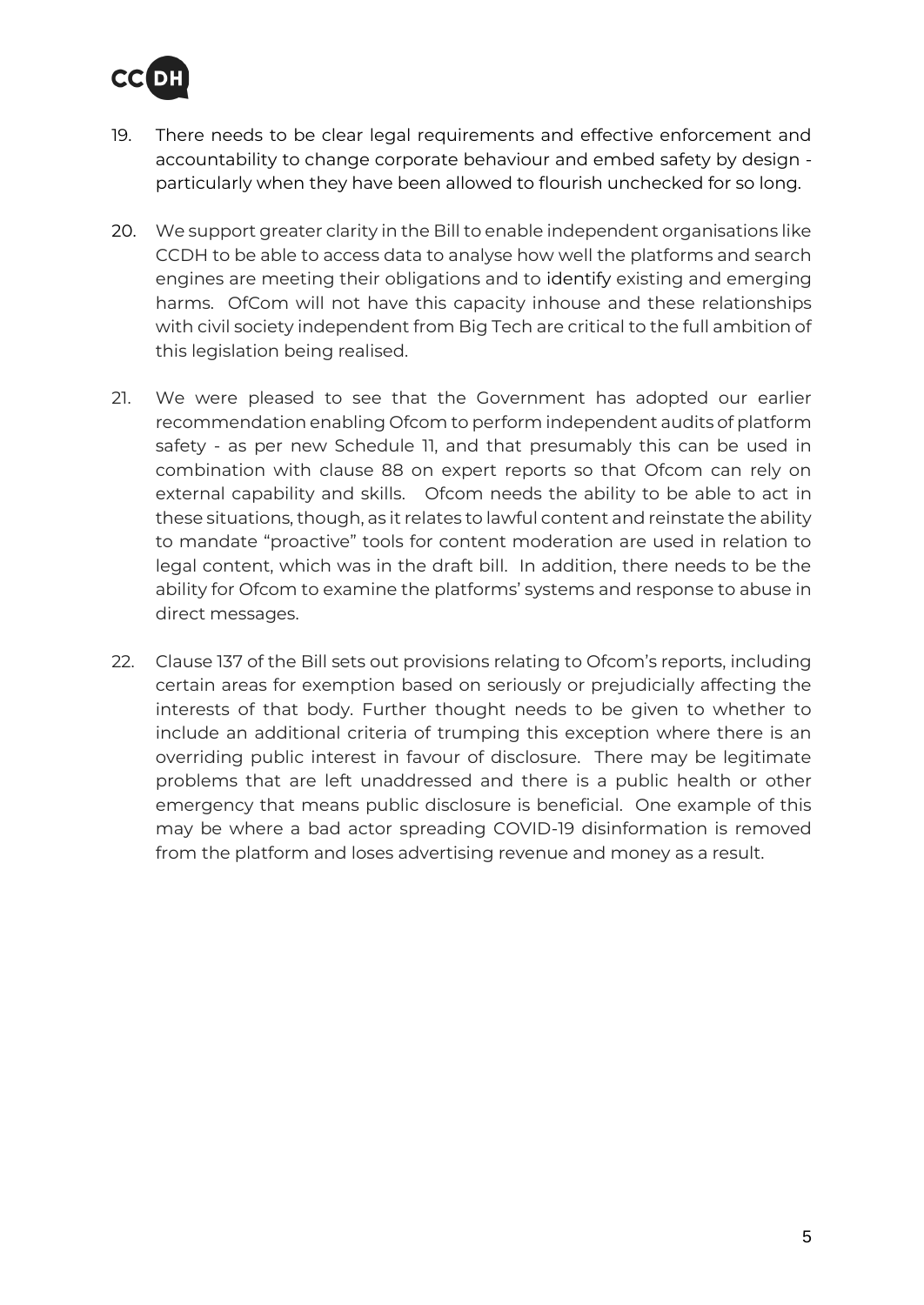

#### **JOURNALISTIC CONTENT EXEMPTION**

- 23. Like the exemption for content of democratic importance, the principle behind the protections for news publishers in the bill are absolutely correct.
- 24. We already have a press regulation regime in the UK. It does not make sense for publishers to be regulated twice - first by a press regulator or by Ofcom's broadcasting regulations, and again by the measures in the Online Safety Bill.
- 25. We should also remember that it is ultimately platforms that will be responsible for implementing many of the measures in the Bill, and we would not want a situation where platforms are unduly interfering with the operations of news publishers, especially when this is an industry they have already caused a lot of disruption to.
- 26. The problem here is that the Bill gives such a loose definition of "news publisher" that these protections could potentially apply to any website that meets conditions, like posting a complaints procedure and a set of standards.
- 27. Indeed, we have seen in our work that many websites spreading vicious racist hatred and dangerous misinformation already list supposed complaints procedures and standards on their websites simply to fool readers into thinking they are more legitimate publications.
- 28. There is no comparison between *The Times* and a blog that shares race hatred alongside Covid misinformation. The bill must be amended to protect legitimate news publishers while allowing platforms to act on content posted by sites whose entire business model is built on promoting racism or misinformation.
- 29. Like the democratic importance issue, we recommend that the Committee take a closer look at this clause to ensure that the regulator has the power to act in respect of small hate / extremist / disinformation sites who may purport to be subject to accreditation and standards but are outside the scope of comparable British regulation for journalists.
- 30. We recognise that there is a careful balance to strike here between supporting new forms of media and citizen journalism and genuine grassroots local journalism, and those sites that are designed and / or funded to spread harmful content. We recommend working with independent civil society and the journalism profession in these assessments. Bad actors should not be able to pass the test of "journalistic content". At the moment this clause is vulnerable to being tested by e.g. people who wish to spread misinformation for monetary gain. One option, in the first instance, may be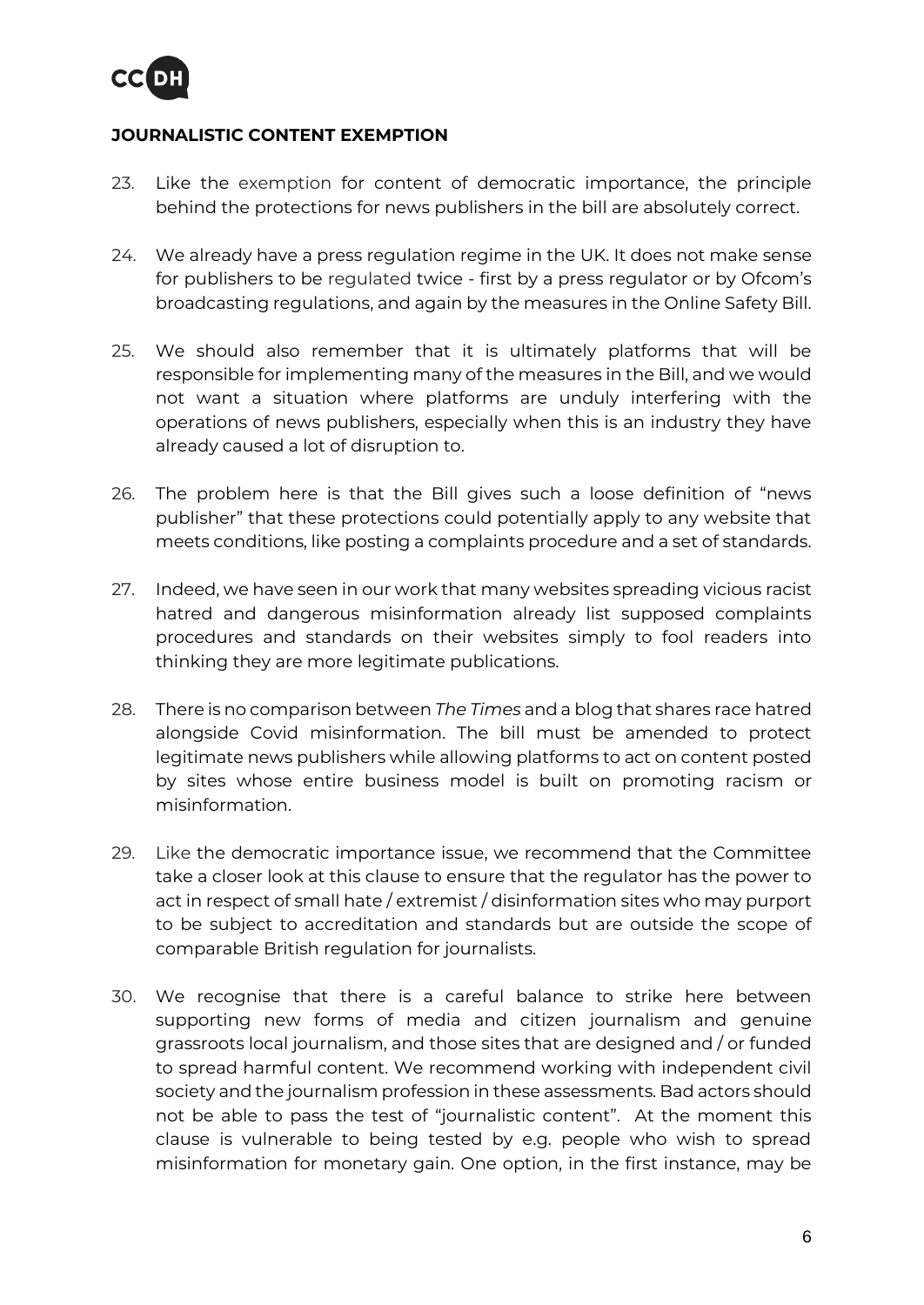

for companies to provide transparency reports to Ofcom about who was provided with legal protection under this exemption so that there is a mechanism for public scrutiny, civil society advocacy and some reputational moral hazard for social media companies to discourage a damagingly overbroad interpretation..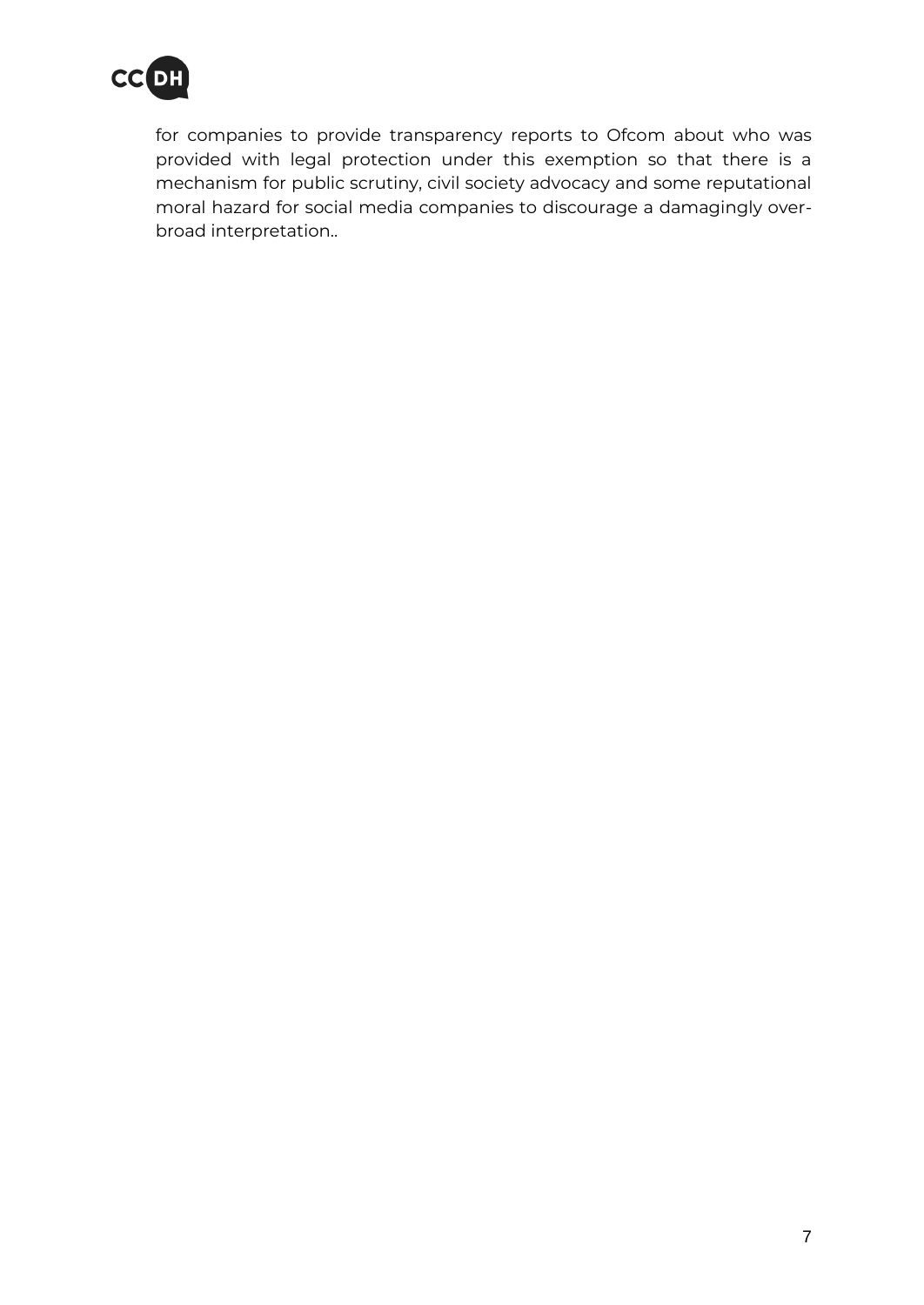

#### **STATUTORY PRINCIPLES**

31. We understand that there is some nervousness about what the detailed requirements will be in secondary legislation and the Codes. Conversely, in this fast moving environment, there also needs to be flexibility to ensure that the regulator is able to react quickly to emerging problematic types of content and steps that can be taken under a Code. There are a series of consultation requirements and Parliamentary scrutiny steps that need to be met in respect of these documents. It may be useful to amend the Bill to add in statutory principles, to guide how duties and decisions are made under the new legislation and to help future-proof the legal framework as technology develops.

#### **MISINFORMATION + DISINFORMATION**

- 32. Our understanding is that mis/disinformation could be brought into scope by being listed under **"priority content that is harmful to adults"**, as set out by the Secretary of State in secondary legislation, and that in some cases it may also fall into the unlawful category. In CCDH's evidence to the Joint Committee on the draft Bill, we called for misinformation to be put on the face of the Bill, and recommended that it also form part of a positive duty for platforms to "mitigate and manage" as a category of content that is harmful to adults. We believe that mis- and disinformation must be addressed, especially the type of disinformation repeatedly highlighted in our research which poses a direct threat to public safety and democracy.
- 33. We note that this concern was shared by the Joint Committee, who specifically referred to the need for electoral and misinformation / disinformation to be included as priority harms on the face of the Bill. The last two years have seen the full impact of COVID and electoral misinformation, which in a very real way has contributed to deaths from COVID-19 and extremist events, such as the unfounded Stop the Steal campaign escalating into an attack on the Capitol on January 6, 2021. Election and public health misinformation/disinformation are known harms. It is unconscionable that bad platforms and bad actors have benefitted commercially from the spread of this content, and it needs to be explicitly recognised as a harm to adults and incorporated into the framework of the Bill.
- 34. Further thought should also be given to the role and functions of the Advisory Body on Disinformation and Misinformation in clause 130 of the Bill, and how the recommendations from that Advisory Body fit with the duties on platforms, the codes of practice and powers of the Secretary of State (such as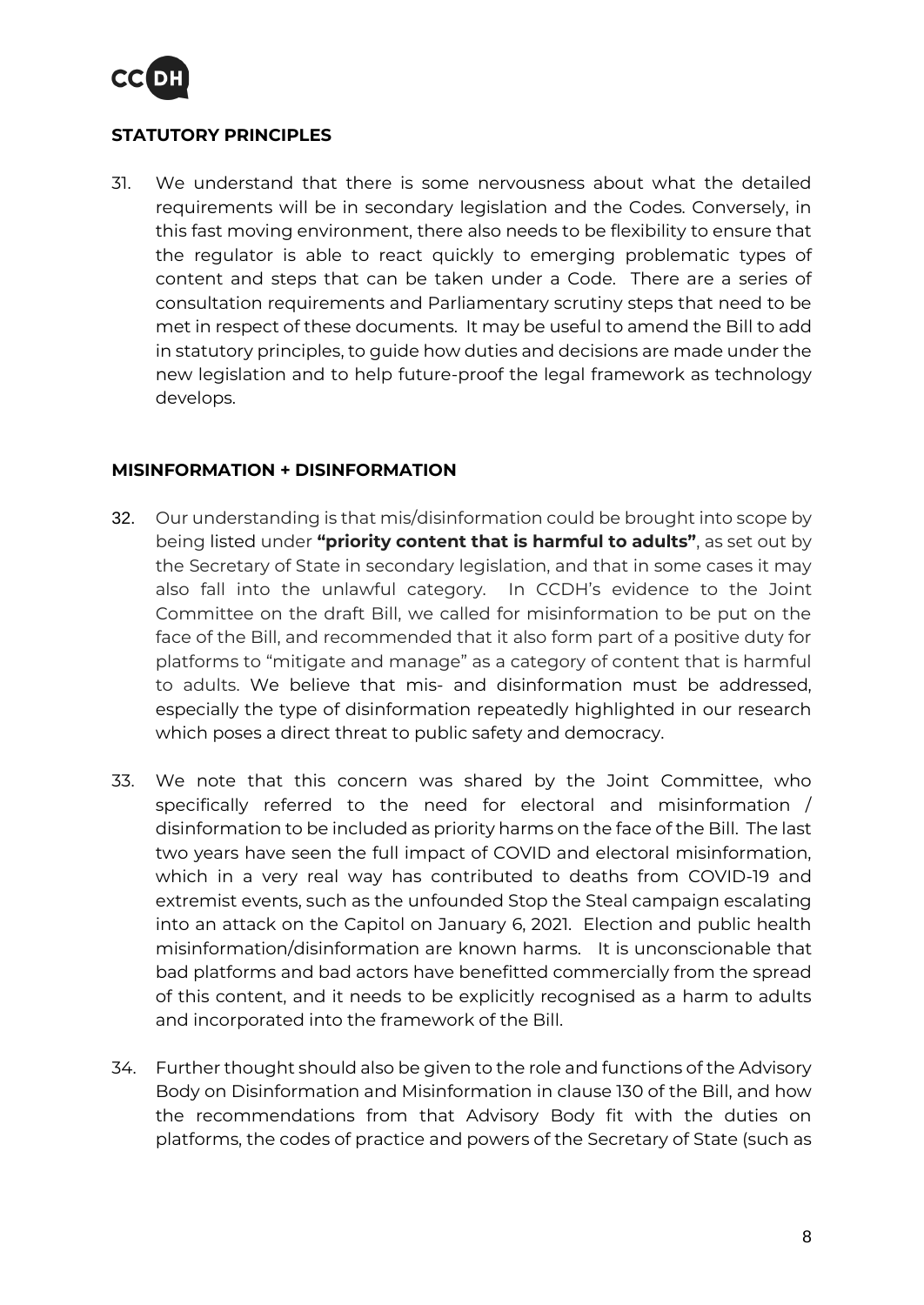

setting principles) and other advice and reports that are received by the Secretary of State, Ofcom and Parliament.

#### **SMALL SITES + BAD ACTORS**

- 35. The general focus of the Bill is on the large platforms and search engines. Through our work, we have also identified a number of issues with small websites and platforms, and individual super-spreaders of online hate, misinformation and extremism. We have some specific recommendations related to these areas, which include addressing the economic drivers and reach of these bad actors and bad platforms.
- 36. Smaller sites are exempted from Category 1 duties by virtue of their size alone – there are no considerations for the degree of harm they cause. We recommended that they be included in the scope of the review of the regulatory regime for two years after commencement and that further thought should be given to enabling Ofcom to use their powers to disrupt their activities - e.g. business disruption and takedown notices.
- 37. Alongside this, the safety duties protecting adults are undermined by the ability for providers to include in their terms and conditions that their treatment of priority content that is harmful to adults is to be treated by "recommending or promoting the content" (cl13(4)(d)).
- 38. To provide a small insight into the problems from these smaller sites:
	- **Incels:** CCDH discovered that a tiny number of small forums provide a platform for radicalisation of young men in the UK. In 2021, just three sites combined received hundreds of thousands of views by UK users each month. This has led to offline violence.
	- **MP abuse:** CCDH uncovered that Telegram played host to closed groups in which extreme threats of violence were made against named UK MPs. Not only is there virtually no oversight or content moderation taking place on Telegram, it takes place behind closed doors.
	- Anti-vaxxers: Under the threat of being de-platformed by Big Tech platforms, anti-vaxxers "lifeboat" followers from the major platforms into smaller ones, where they can spread more extreme forms of misinformation and conspiracy theories.
- 39. It is worth noting that these smaller sites often generate traffic from content shared on the larger sites - and build revenue that way, so there is a connection between the reforms to the main platforms and the smaller sites. Online trolling remains an issue. For example, through our research in 2021, we found that anti-vaxxers who spread misinformation about vaccines and Covid were doxxing those dedicated to spreading factual information about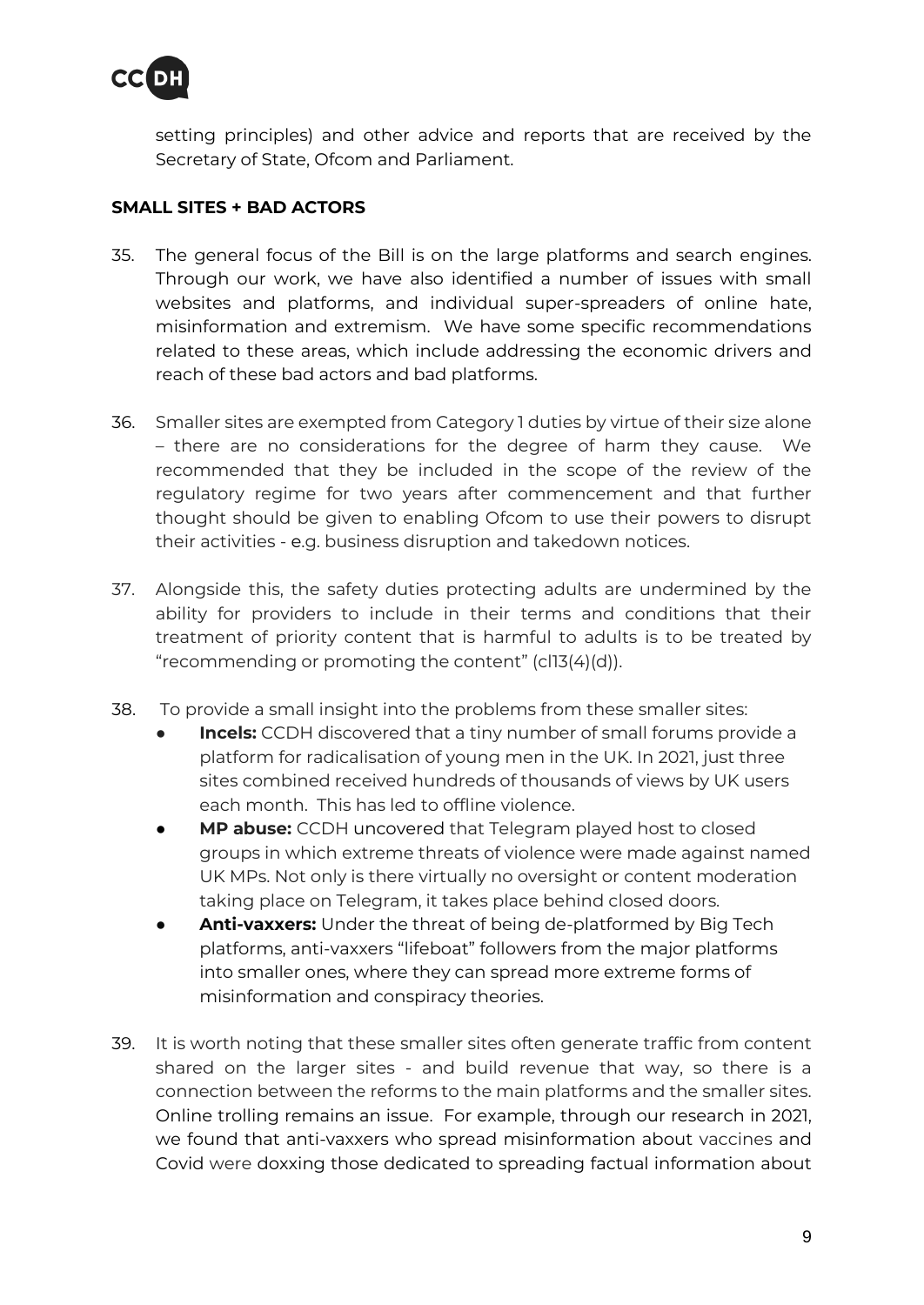

vaccines, and directing their hundreds of thousands of followers to troll and abuse them.

- 40. Ofcom will need to have the ability to act quickly when problems arise for example, a website dedicated to spreading electoral misinformation may be established for a set period of time calculated to cause the most harm, and has the potential to wreck a lot of damage to the democratic process. Similarly, the ability for platforms to enforce policies against hate and misinformation bad actors, and specifically to deal with trolling behaviour, will be important.
- 41. In addition, we know that there are whole sites whose purpose is to propagate online hate and misinformation, many of which receive substantial profits from advertising revenues, from companies and organisations who have no idea that they are funding these groups. This issue and a solution for addressing it are explained in more detail in **Appendix B** to this paper.

#### **OFCOM SCOPE + POWERS: ONLINE ADVERTISING**

42. The Bill was amended from the draft version to include fraudulent advertisements in scope, which extends to duties on Category 1 and Category 2a providers. Ofcom needs to have a role in regulating all forms of online advertising. In general, with the introduction of the new regulatory regime in the Bill, Ofcom will develop a unique perspective on the dynamics and drivers of online harm from a regulator's perspective. The current self-regulatory model for general advertising is not appropriate for regulating this mode of harm - which is recognised in other clauses of the Bill, such as clause 77(5). The risk with not including paid advertisements in scope is that a person may easily turn their content into a paid advertisement to escape the regulation. Providers' systems should not discriminate between paid and unpaid content when they are looking at harm, particularly harm directed at children. We understand that there is a separate DCMS review underway on regulating advertisements more generally but think that online advertisements should be progressed as part of the online safety regime. We support 5 Rights' recommendations about

#### **REVIEW OF THE LEGISLATIVE FRAMEWORK**

43. Our focus is to ensure that this legislation is strengthened so that any attempts to thwart the process and public safety safeguards introduced by the Bill are minimised. There will be a constant and ongoing need to ensure that the legislative framework remains fit for purpose and responsive to preventing and responding to online harms. We have specific recommendations about extending clause 149 of the Bill, which relates to the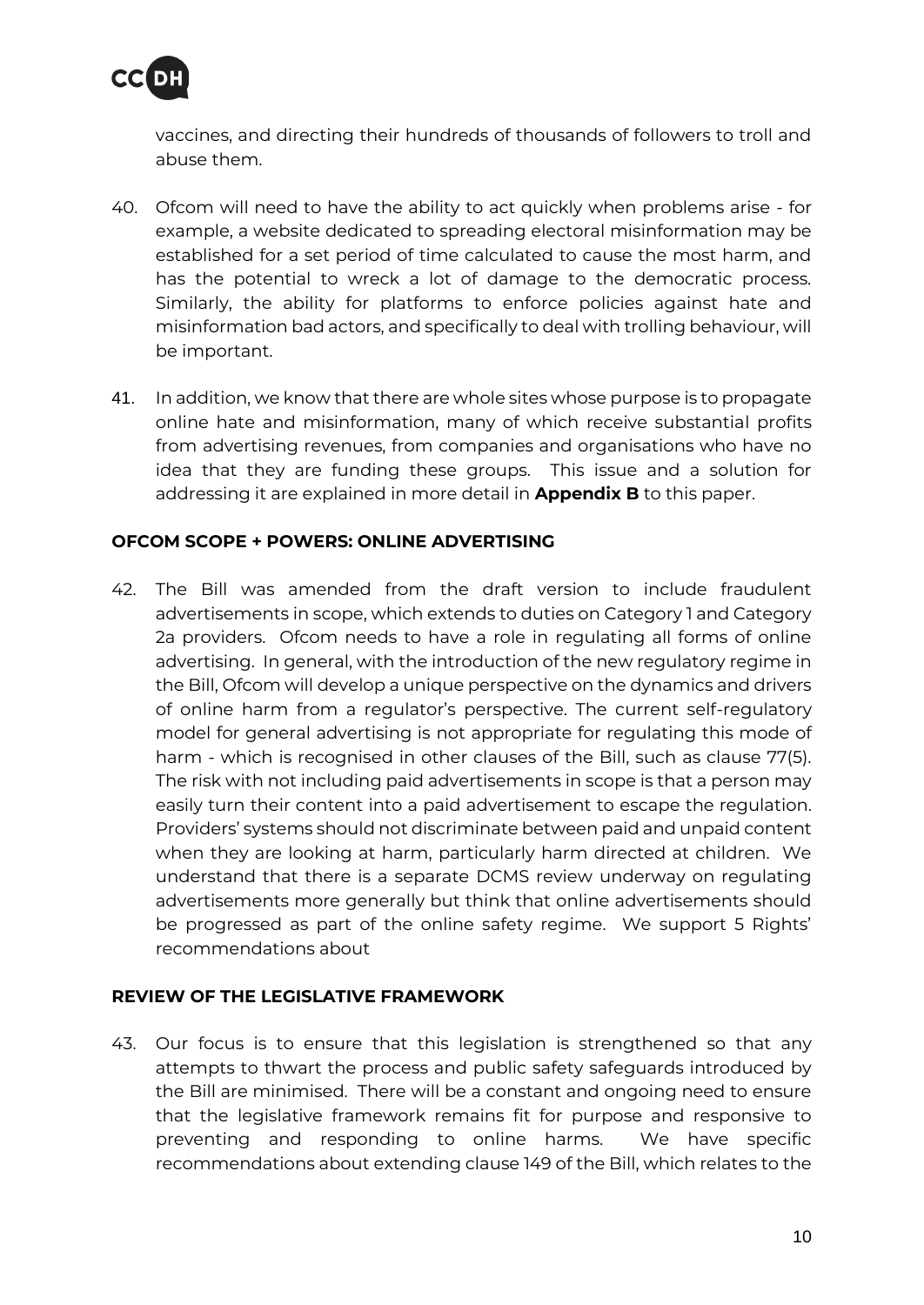

statutory review after two years of operation. Given the rate of change in this sector, further consideration needs to be given to the frequency of these reviews to ensure that the legislation meets its purpose on an ongoing basis. There is an opportunity to try / adapt new intervention tools and to adopt a continuous learning mindset for this legislative scheme, to learn from what has worked well. Having statutory principles for how decisions are made under the Act, connected to the statutory purpose, will also help to ensure longevity of the legal framework over time.

- 44. We recommend a comprehensive, independent review. This would mean extending the specific matters currently covered in the statutory review in clause 149 of the Bill to include, for example:
	- Scoping of emerging harms and convergence of harmful content;
	- Whether and what additional regulation and interventions are appropriate for problematic small websites and search engines; and
	- The impact of any new evidence, global standards, overseas law reform or commercial changes.

### **FUNDING OFCOM**

- 45. While we understand that this is largely designed to be a cost recovery regime with fees imposed on relevant services, further thought should be given to whether the baseline funding for Ofcom is sufficient for establishing its new functions before full implementation, i.e. the Committee may like to clarify whether any fees recovered are able to be applied for these preliminary costs before the Secretary of State has made the principles and Ofcom has calculated the relevant amounts in the fees statements.
- 46. It is right that the Select Committee seeks further refinements and improvements as the Bill works its way through the Parliamentary process. We also recognise that with this Bill, we are breaking new ground, and that it is important to ensure that the resource and capability of Ofcom is going to be directed at the most egregious content and the platforms that have the most widespread impact on people in the UK - at least in the first instance. We do not want to see the regulator set up to fail - it is too important.

#### **CYBERFLASHING OFFENCE**

47. We support the new cyber flashing offence that has been introduced into the Bill. As an organisation, we have extensively researched online misogyny and abuse - including our [most recent report Hidden Hate](https://counterhate.com/research/hidden-hate/) which analysed the Instagram DMs of five high profile women. We found Instagram failed to act in 90% of cases of serious abuse - including death threats and sexual abuse -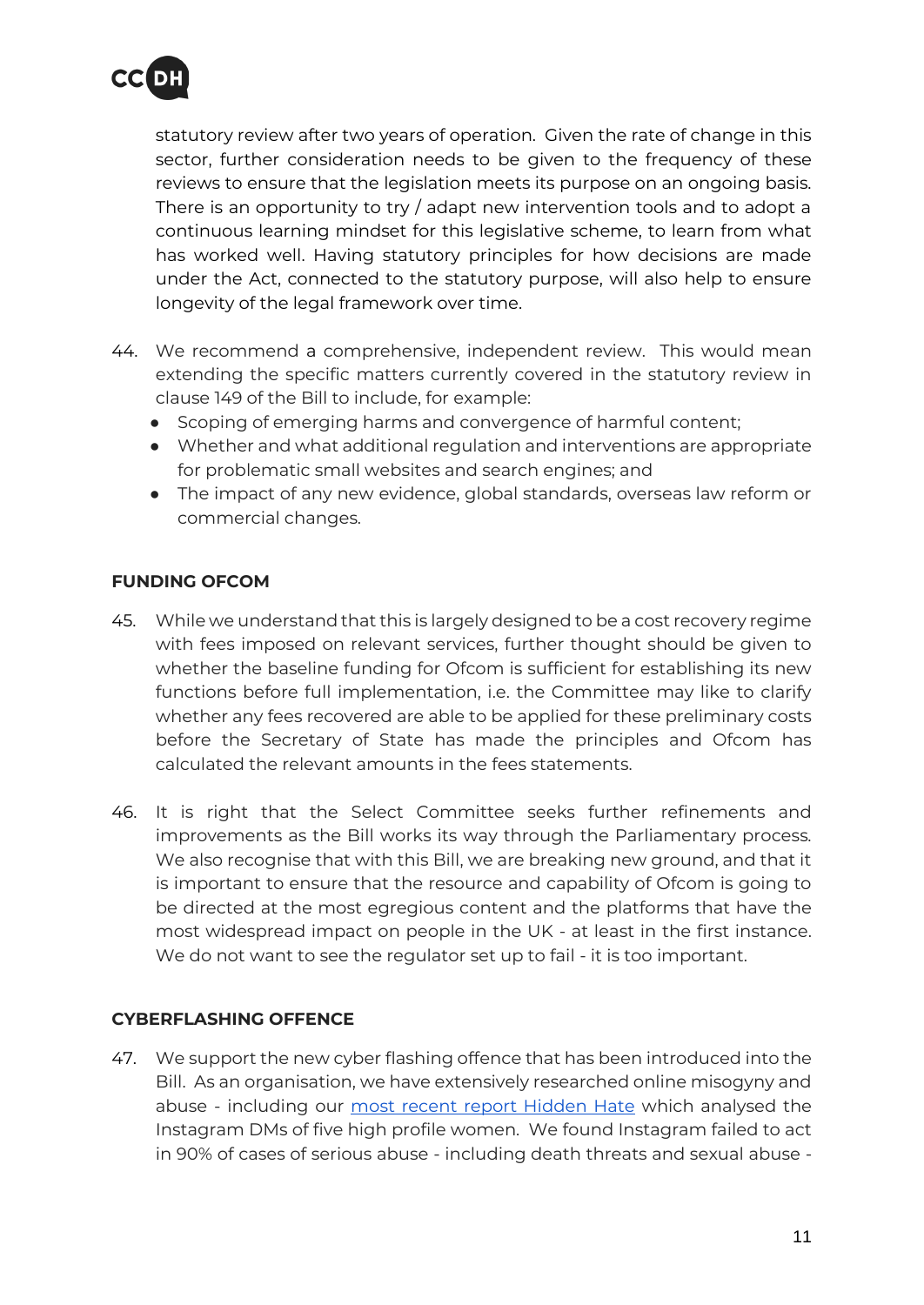

even when the content is reported using Instagram's own complaints mechanisms.

#### **ADULT RISK ASSESSMENTS: MITIGATING FACTORS**

- 48. Clause 12(5): Adults' risk assessments outlines a list of matters that need to be taken into account when making an adults' risk assessment. It explicitly refers to:
	- "The harm that might be suffered by adults". This provision should be extended to include consideration of the offline actions that the person may be inspired to take which harm others - i.e. the broader social, criminal and environmental harms.
	- Media literacy is accepted as a mitigating factor in clause 12(5)(h) but no specification of this being "independent" media literacy programmes. The integrity of this provision would be enhanced if it did not extend to inhouse programmes. Public safety will be enhanced with unbiased information, and running an inhouse programme is not sufficient as a factor to mitigate the identified risks from Big Tech's products and services.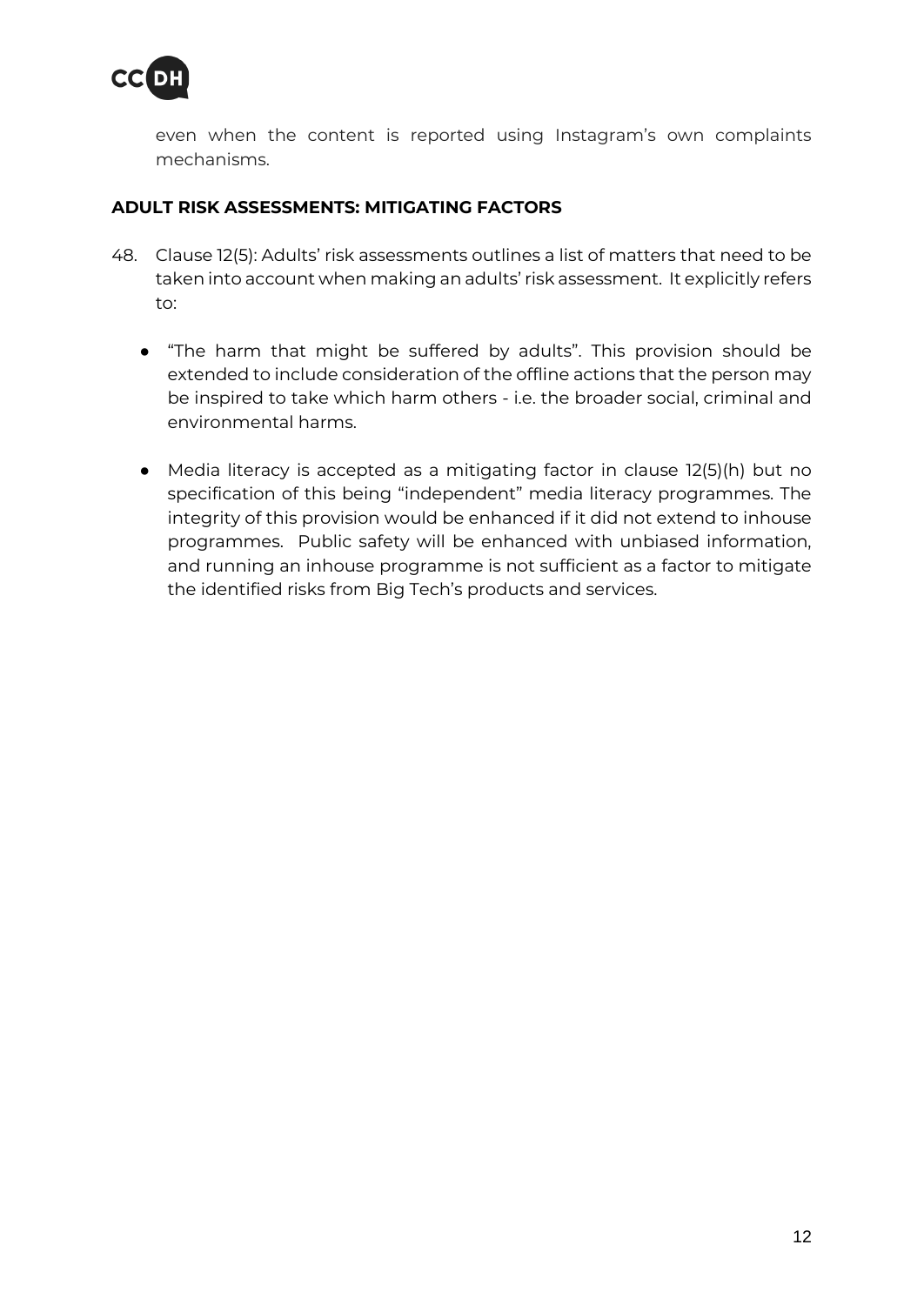

# **Response to Questions from the Select Committee**

**In your view, what needs to be added to or taken away from the bill to help it achieve its stated aim of making the UK the safest place in the world to be online?**

49. Refer to issues outlined above and responses below.

### **What do you think of the decision to remove misinformation and disinformation from the scope of the bill?**

50. See response in the issues outlined above. We recommend that it be added back explicitly into the Bill and that the Advisory Body be integrated with other key parts of the Act.

# **The Bill contains duties to protect content of democratic importance. What is your view of these measures and their likely effectiveness?**

- 51. The principle behind this duty is absolutely correct platforms should absolutely consider the democratic importance of content when making moderation decisions.
- 52. But we know from our work that misinformation and disinformation on social media poses a real threat to elections and democracies around the world. We are an international organisation, and we have studied the real harms caused by online election disinformation in countries like the US. We saw websites like Gateway Pundit profit from Google Ads to the tune of over a million dollars while spreading election disinformation that has led to real world death threats sent to election officials, and contributed to the events of Jan 6th. We do not want this to happen in the UK.
- 53. The problem with the "democratic importance" duty is that it is framed negatively, about preventing platforms from removing content, rather than positively about addressing content that undermines elections. And this is concerning because it is the latter that has proven to be damaging in the real world.
- 54. Therefore, while it's right that platforms should consider the democratic importance of content when making moderation decisions, there should also be a positive duty on platforms to act on content that is designed and intended to undermine our democracy and our elections.

#### **What about the Journalistic Exemption?**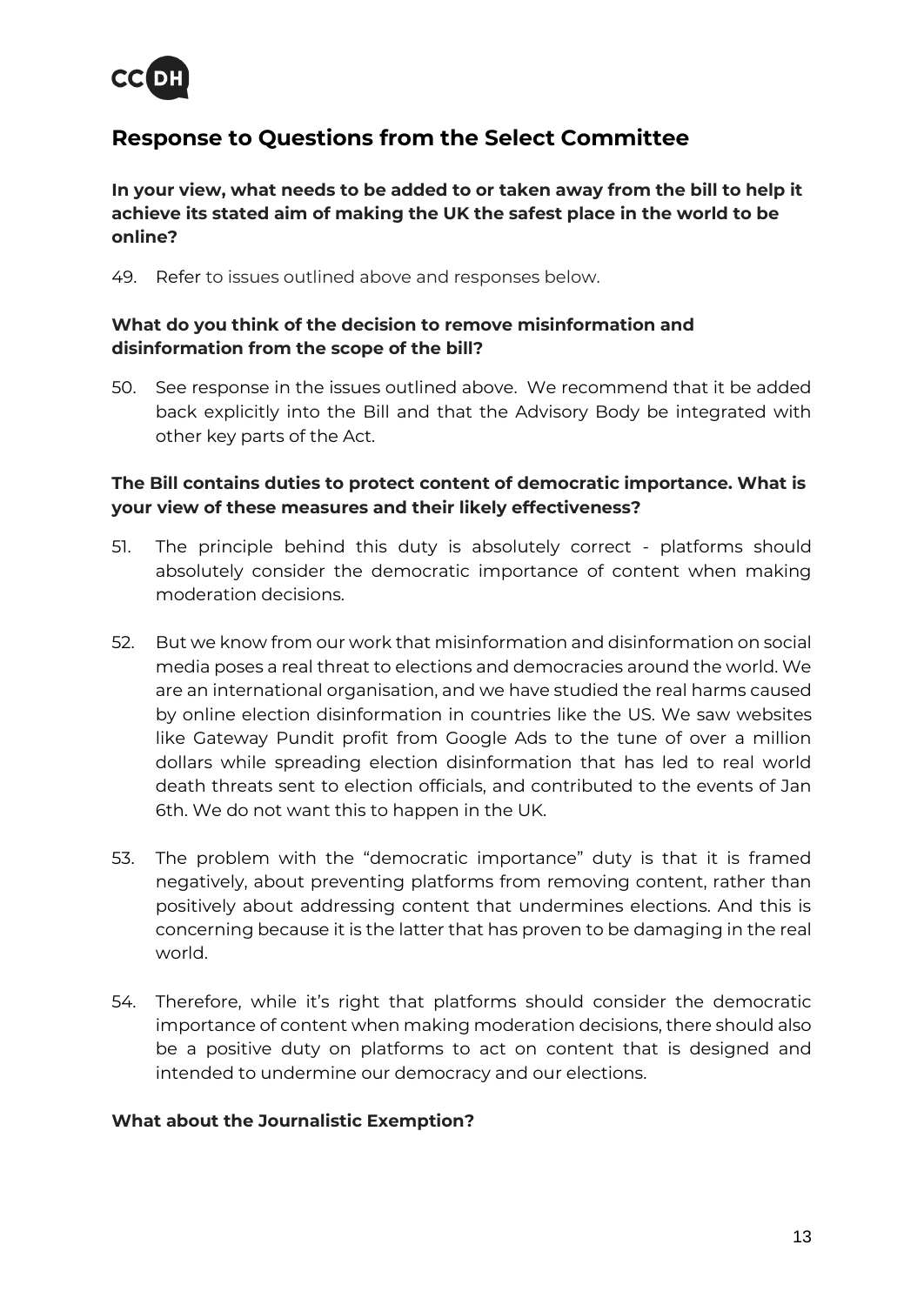

- 55. Like the exemption for content of democratic importance, the principle behind the protections for news publishers in the bill are absolutely correct.
- 56. We already have a press regulation regime in the UK. It does not make sense for publishers to be regulated twice - first by a press regulator or by Ofcom's broadcasting regulations, and again by the measures in the Online Safety Bill.
- 57. We should also remember that it is ultimately platforms that will be responsible for implementing many of the measures in the Bill, and we would not want a situation where platforms are unduly interfering with the operations of news publishers, especially when this is an industry they have already caused a lot of disruption to. But the problem here is that the bill gives such a loose definition of "news publisher" that these protections could potentially apply to any website that meets conditions like posting a complaints procedure and a set of standards.
- 58. Indeed, we have seen in our work that many websites spreading vicious racist hatred and dangerous misinformation already list supposed complaints procedures and standards on their websites simply to fool readers into thinking they are more legitimate publications.
- 59. There is no comparison between the Times of London and a blog that shares Tommy Robinson's racist screeds alongside Covid misinformation.. The bill must be amended to protect legitimate news publishers while allowing platforms to act on content posted by sites whose entire business model is built on promoting racism or misinformation.
- 60. Nobel Peace Prize winner and Editor of the publication *Rappler* made the following observation at our recent Global Summit to address Online Harms and Misinformation:

"When it spreads, the things that would've been effective as an antidote in 2016 are no longer effective in 2022. The weaker we get, the more people believe we can't find the facts, can't find the information, then the harder it is to come back from the brink. **How do we get back to a place where checks and balances work? Our experts don't stand a chance. Journalists don't stand a chance. Especially when the incentive structure… goes to anger and hate for the widest distribution… but that doesn't create democracy. It creates outrage, which creates mob rule. Virtual, physical, it's the same."** 

### **Does the Bill give Ofcom sufficient flexibility to regulate smaller, higher-risk platforms?**

- 61. Smaller sites are exempted from Category 1 duties by virtue of their size alone – there are no considerations for the degree of harm they cause.
- 62. Just to give you some insight into the problems from these smaller sites: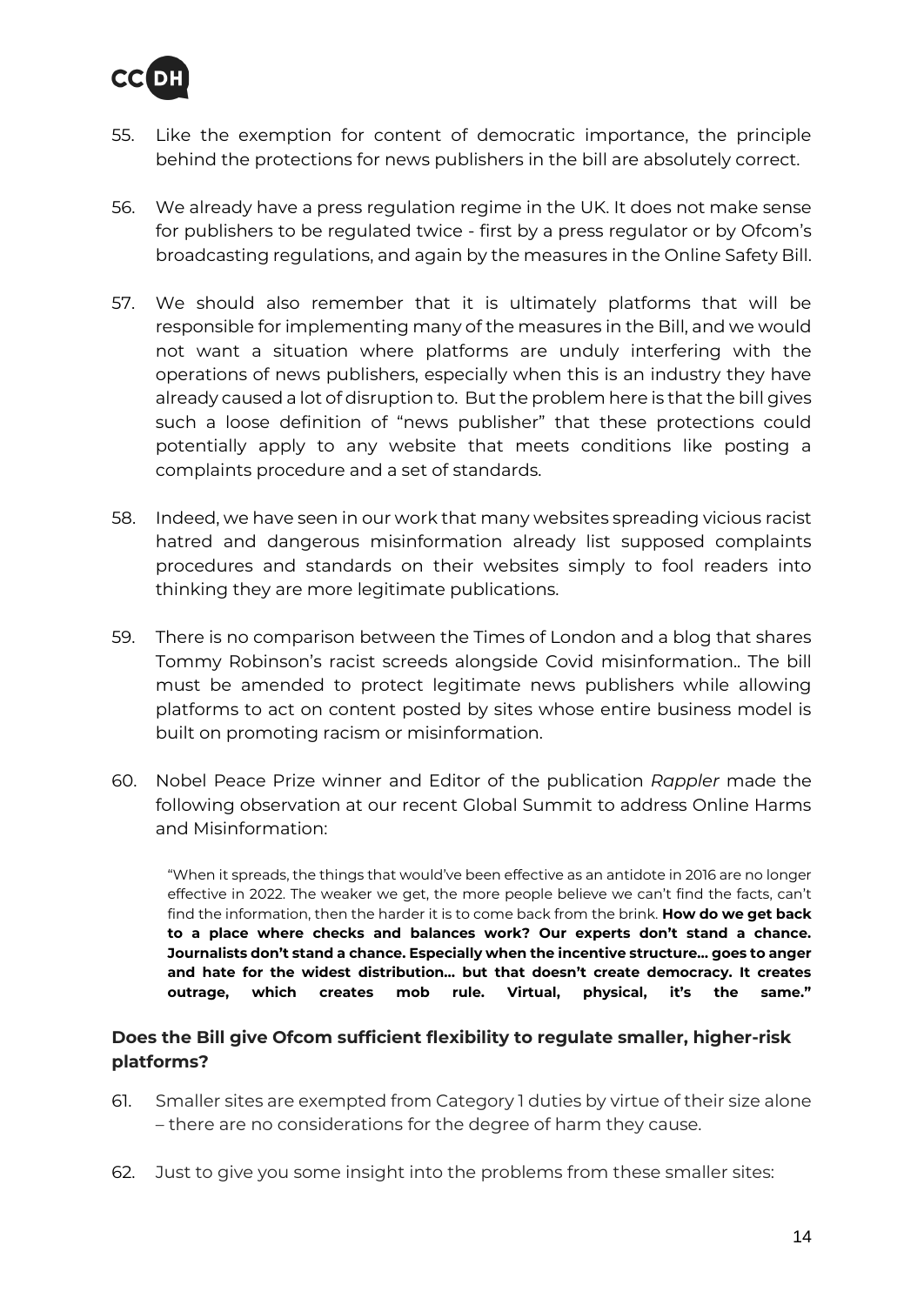

- **Incels:** CCDH has discovered that a tiny number of small forums provide a platform for radicalisation of young men in the UK. In 2021, just three sites combined received hundreds of thousands of views by UK users each month. This has led to offline violence.
- **MP abuse:** we uncovered that Telegram played host to closed groups in which extreme threats of violence were made against named UK MPs. Not only is there virtually no oversight or content moderation taking place on Telegram, it takes place behind closed doors.
- **Anti-vaxxers:** Under the threat of being de-platformed by Big Tech platforms, anti-vaxxers "lifeboat" followers from the major platforms into smaller ones, where they can spread more extreme forms of misinformation and conspiracy theories.
- 63. It's worth noting that these smaller sites often generate traffic from content shared on the larger sites - and build revenue that way, so there is a connection between the reforms to the main platforms and the smaller sites.

# **How do you respond to those who say that the bill risks setting an unwitting precedent for non-democratic countries who would seek to restrict the freedom of expression of their citizens?**

- 64. The bill appears to strike the right balance between legitimate freedom of speech and protection from harm, with important checks and balances on both sides through, for example, Parliamentary scrutiny, an appeals pathway for users who have content removed or are subject to adverse action by a company. The freedom of expression safeguards in the Bill include, for example:
	- A duty to have regard to the importance of protecting users' right to freedom of expression within the law.
	- A duty to have a complaints procedure which enables users to complain if platforms are not complying with this duty, if their content or their use of the site has been affected
	- A duty for platforms who take action against content that is legal but harmful to adults to clearly specify their policies in their terms of service and enforce them consistently
	- A super-complaint mechanism through which complaints can be made to the regulator if platforms are significantly adversely affecting the right to freedom of expression within the law of users of the services or members of the public
- 65. Human rights and natural justice have been baked in. Our bigger concern is that Big Tech will state that human rights and privacy considerations are a justification to continue a light touch approach to safety by design and content moderation. There is already a trend towards greater encryption. This would undermine the purpose of the Bill and effectiveness of the regulatory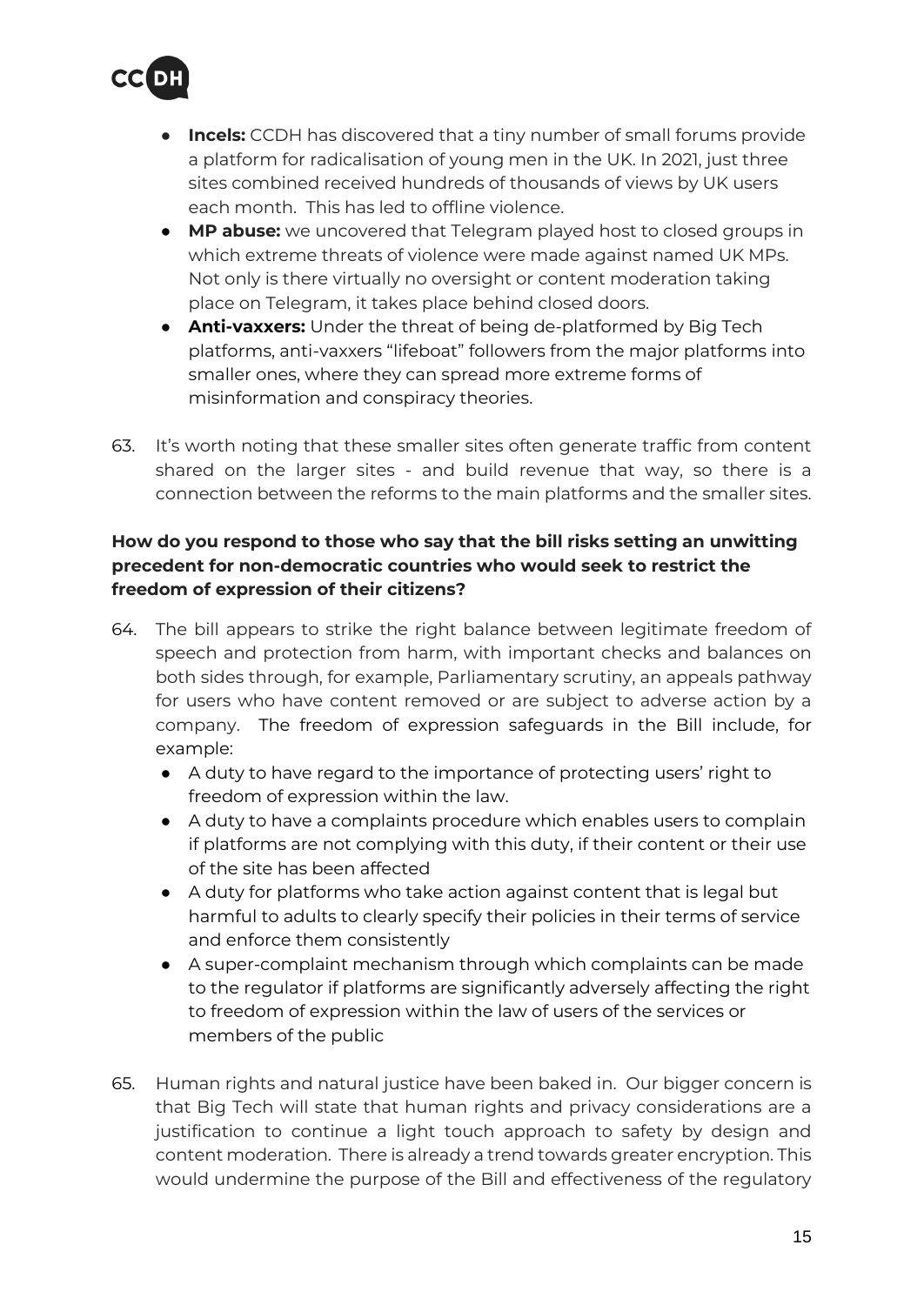

regime. As noted above, it will be important for the independent regulator to utilise their oversight and audit powers effectively to ensure that Big Tech aren't treating this as a loophole from doing anything.

- 66. It's also worth noting that at the moment, freedom of expression is not being supported. Trolling and other forms of online abuse have a corrosive impact on the freedom of expression for those people who are subject to the abuse. This situation is aggravated further where platforms fail to act on abusive content - which we have found happens roughly at least 80% of the time across a number of types of abusive content (see our research on misogyny, anti-black racism, antisemitism and anti-Muslim hate). It becomes an unsafe place - both online and offline - triggering offline violence, as we've seen only too recently in Buffalo.
- 67. All of that said, there's an important diplomatic effort that the UK can make, to work with other countries to explain the rationale and mechanisms that have been introduced in the Online Safety Bill, and to work with other independent regulators to track progress.

#### **Does the bill give due protections to user privacy?**

68. Privacy interests are in a number of provisions in the Bill. As above, it will be important for the independent regulator to utilise their oversight and audit powers effectively to ensure that Big Tech aren't treating these clauses as a loophole from doing anything to support public safety or designing this into their products or services as a way of escaping regulation.

# **One of the key objectives of the legislation is to ensure a higher level of protection for children than for adults. In your view, does the bill achieve this aim?**

- 69. The Bill rightly has a dedicated Part setting out greater protections for children.
- 70. CCDH has endorsed the Californian Age Appropriate Design Code Bill and we agree wit[h 5 Rights analysis](https://5rightsfoundation.com/uploads/5Rights-Parliamentary-Briefing---Online-Safety-Bill.pdf?_cchid=140cededb1cc1ec28b03dc55614959c1) that the definition should be more flexible so that Ofcom can look at harms to children, wherever they occur. As the issues are global, it makes sense to find alignment where possible, if it lifts the protections for the public, particularly children.
- 71. In answering this, we also want to point to research that CCDH did recently on user safety in the Metaverse, including for kids. Our researchers found that users, including minors, are exposed to abusive behaviour every seven minutes. Such as:
	- Minors being exposed to graphic sexual content;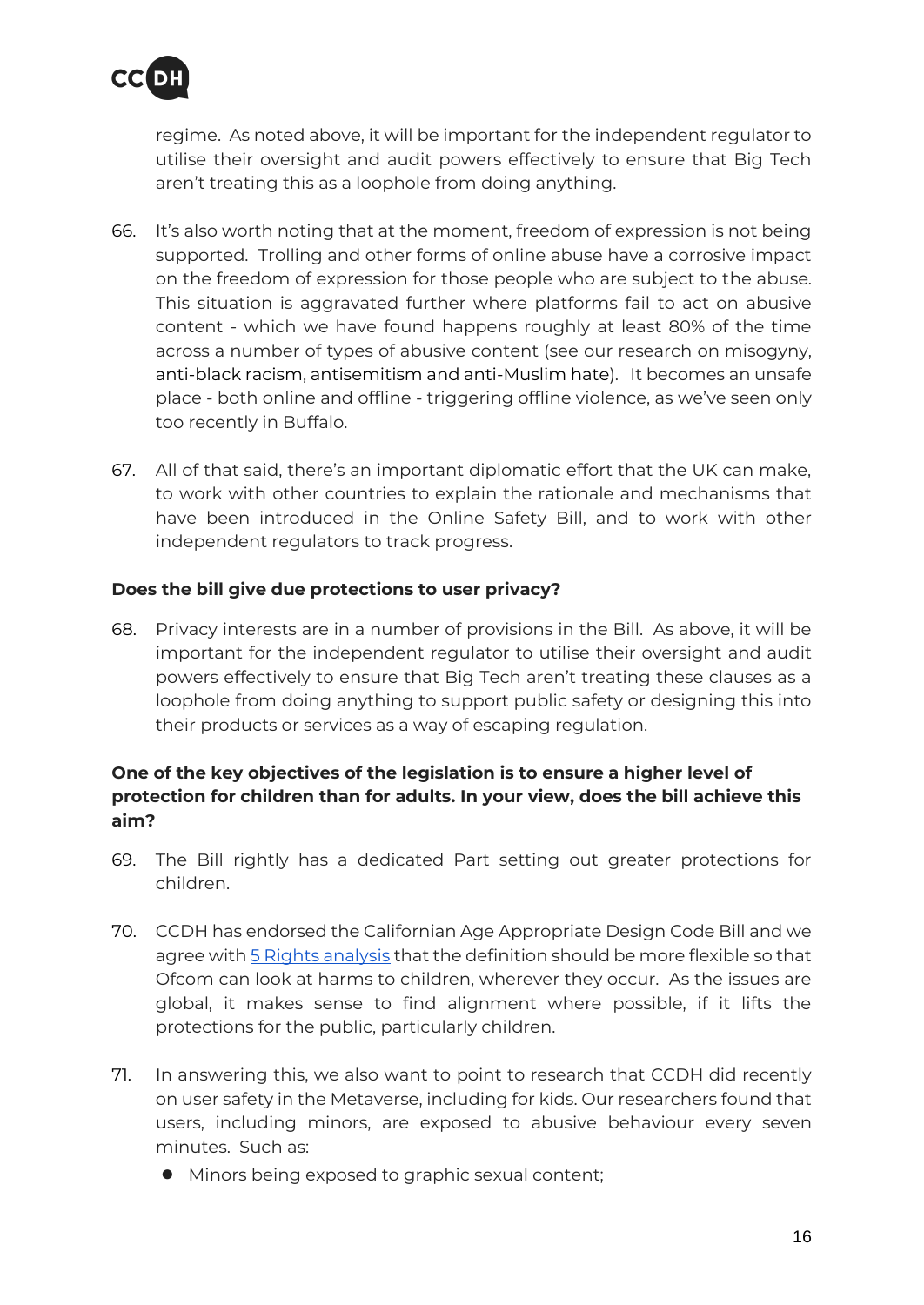

- Bullying, sexual harassment and abuse of other users, including minors;
- Minors being groomed to repeat racist slurs and extremist talking points; and
- Threats of violence and content mocking the 9/11 terror attacks.
- 72. We reported all of these incidents to Facebook using their web reporting tool when we found them. All of our reports about users who abused and harassed other users went unanswered. That is a 100% failure rate from Meta.
- 73. Our study revealed that Meta's Oculus platform essentially had no age verification controls. The only thing you needed to access harms hosted in the VRChat app was the possession of a Facebook account (which nominally has an age limit of 13 and above, but is often ignored).
- 74. In analysing the Bill, you would want to ensure that tech companies have actually implemented sufficient risk assessments and age verification tools, so that children cannot access harmful material.
- 75. There is nothing to stop a child picking up an Oculus headset and directly accessing dangerous spaces with virtually no age checks or anything impeding / slowing them down ("friction").

# **What should be added to or removed from the bill to improve how it protects children online?**

76. Refer to the answer above and general recommendations for improving the bill listed early in this paper. The issue of age verification is an important one. This needs to be specifically addressed and referenced in the risk assessments. Currently age verification is only one example of age assurance cited in clause 11(14). If platforms like Meta are relying on their existing assurance mechanisms, like our experience with accessing Meta's Oculus platform - then all you need is a Facebook account (nominally an age of 13 years but frequently breached). These existing age assurance mechanisms are inadequate / non-existent. The Bill should be more specific about what is acceptable or not and age verification is the cleanest route for this. Additional approved age assurance mechanisms could be approved through secondary legislation or guidance issued by Ofcom. Any collection of data would need to be strictly held only for the purpose for which it was collected, e.g. not shared with third parties or for the purposes of advertising to children.

# **Should key, known risks of harm to children be set out on the face of the Bill? If so, which harms should be included?**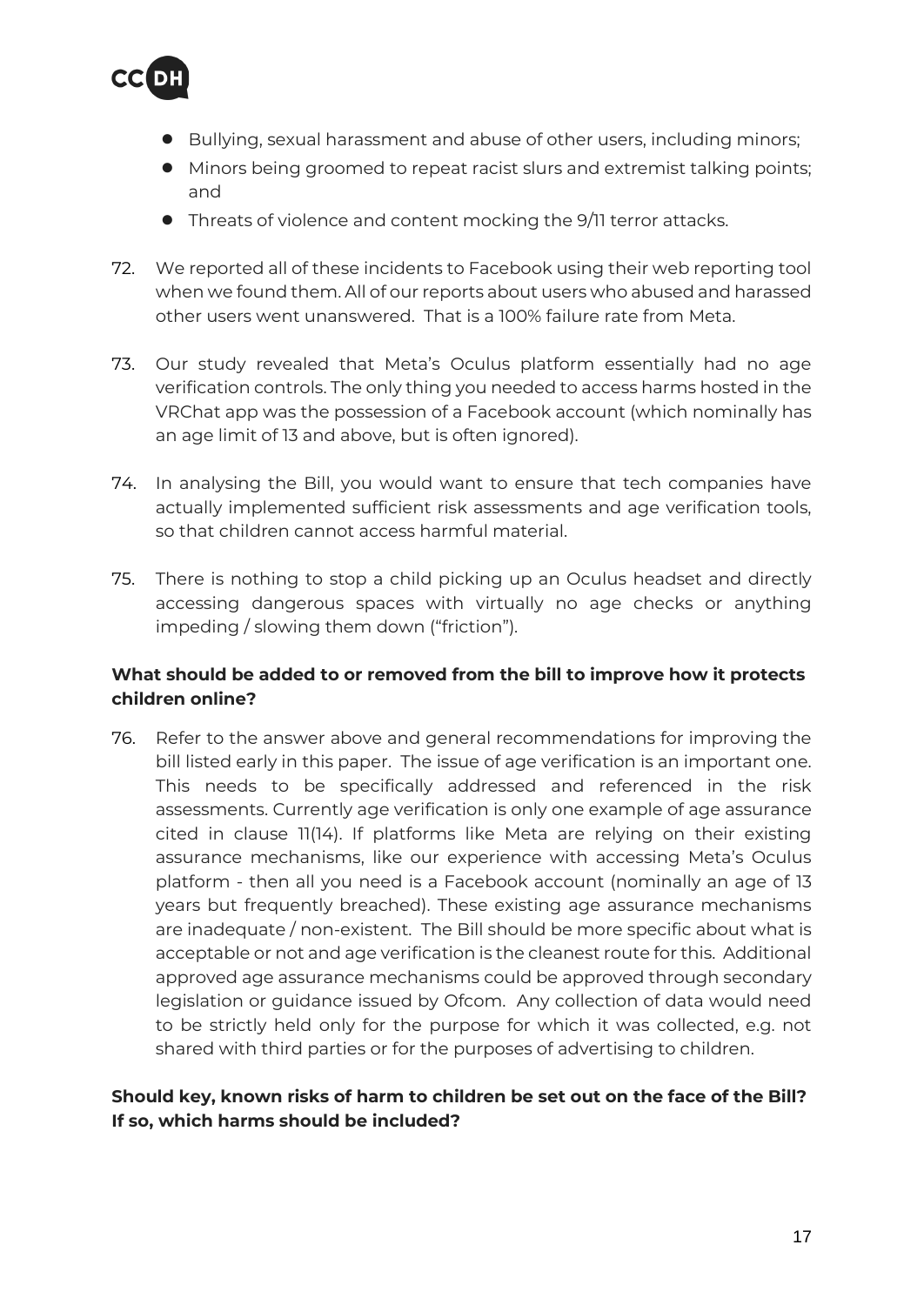

- 77. Yes, in addition to the above, we would recommend that the following be added:
	- Pro-anorexia and pro-self harm content (which we have encountered on Instagram and TikTok where it is rife);
	- Sexual abuse and harassment, which we uncovered in the Metaverse (the VRChat app available in the Oculus platform);
	- Extremist ideologies (e.g. incel and other misogynistic ideologies). Typically, young men are drawn into these subcultures;
	- Racist and other forms of identity-based hate; and
	- Disinformation which we know impacts everyone, including children.

# **Are there sufficient systems in place to promote the transparency, independence, and accountability of Ofcom?**

- 78. Ofcom is subject to accountability mechanisms in other legislation, such as the Communications Act 2003, the Freedom of Information Act 2000 and the Public Bodies Act 2011.
- 79. We recommend strengthening the consultation requirements in the Bill so that there is a greater role for independent civil society in the process, rather than risking capture by Big Tech in the detailed design of this regulatory regime. For example, the requirement to consult on fees statements in clause 75(4) gives a broad discretion to OfCom to consult "such persons that they consider appropriate". This is intended to inform the decision as to whether "the fees required under section 71 are justifiable and proportionate having regard to the functions in respect of which they are imposed." This is obviously not a decision that should just be left to Big Tech - turkeys voting for Christmas - but the current drafting would not prohibit that situation, it would be up to Ofcom.

# **To what extent does the bill empower individual users to take responsibility for their own safety online?**

- 80. The Bill is fundamentally right: to target systems on the major platforms and search engines. There are also a number of key provisions relating to complaints/report systems, transparency, and education.
- 81. For too long it has been accepted that Big Tech has no responsibility and this should be up to individual responsibility. But there is a very obvious power imbalance here - Big Tech have designed their platforms and search engines in a way that promotes highly engaging content for profit. Frequently this is harmful content that breaches their policies and the law. This content is being pushed at you, it is not a choice that you have opted into. And in the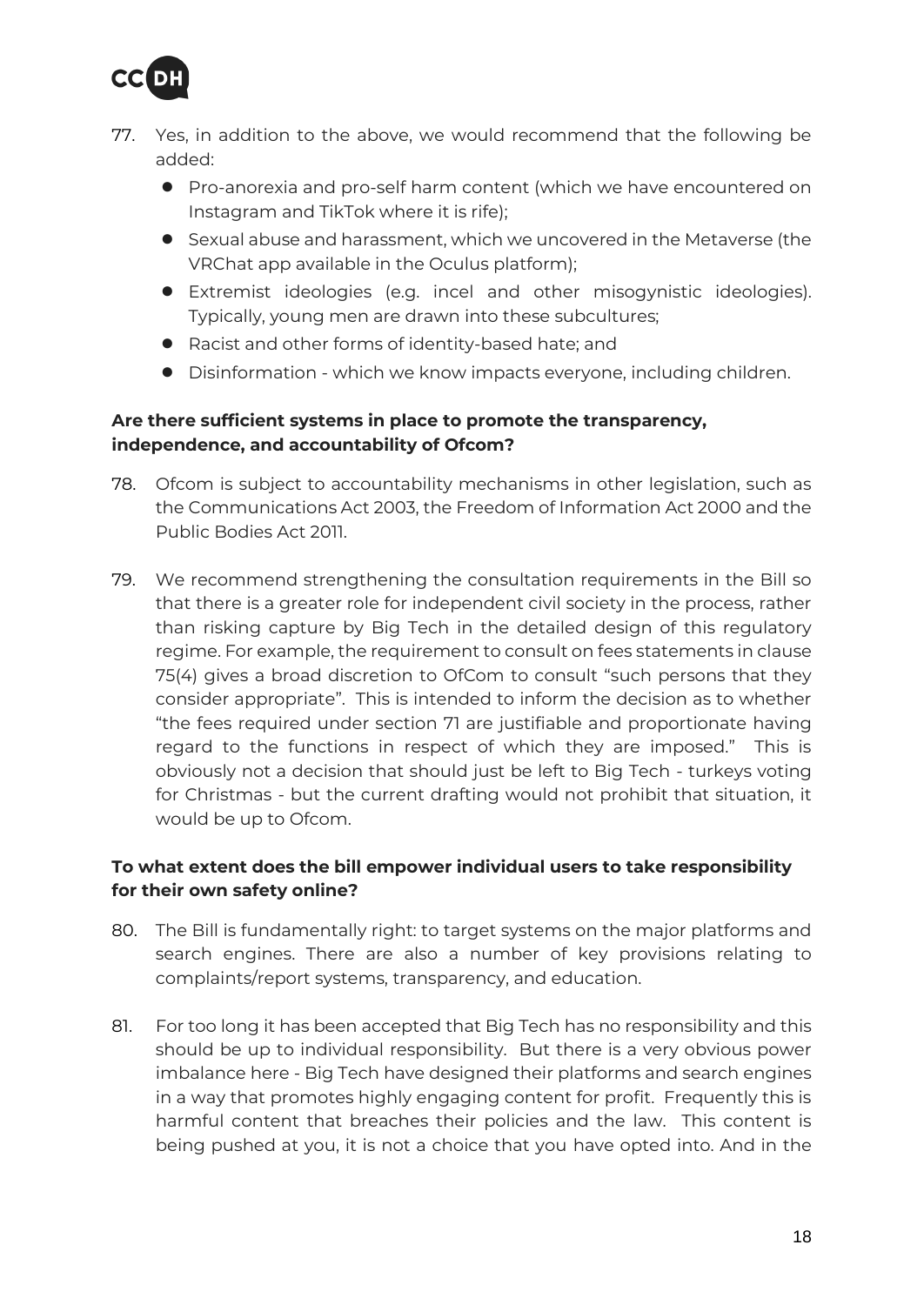

majority of cases we have found that these same platforms fail to act when reports are made about inappropriate and unlawful content.

- 82. There are too few safety controls and there is a consistent failure to act when things go wrong. You're also not privy to what is happening online with the algorithm or other processes that have been adopted. That information is held by Big Tech. Nor are the resources in an individual's hands. Again, Big Tech is making money from your time and data. The moral obligation is on Big Tech. Now let's fix the law so it is too.
- 83. It should be safety first, not safety optional or safety missing. Safety starts with the companies designing their products and services so that they are safe, with accountability to an independent media regulator, and offences / economic consequences for non-compliance.

### **The bill mentions anonymity and pseudonymity only once. Should the bill take a clearer stance on the issue of online anonymity?**

- 84. Anonymity is only part of the problem. In our research we have found that many people are perfectly happy to be abusive in their own names. For example, our research into racism directed at footballers indicated that a majority of abusive accounts are not anonymous.<sup>3</sup> In these cases, it was the failure of the platforms to react to the reports of abuse, and the systems that enabled strangers to send abuse, that was the real problem.
- 85. We note that there are people who are anonymous online because they fear reprisal from family or an oppressive regime, and are seeking to connect with like minded communities - such as LGBTQI+.
- 86. Platforms should be required to consider the harms arising from anonymity as part of their risk assessment, and if there are severe issues then be required to take measures to address it. Ofcom should have the flexibility to require / set standards, if there's a problem, instead of taking a blanket approach.

#### **Should people be able to use the internet whilst remaining fully anonymous?**

87. See response above. There are circumstances where people may have compelling reasons to be anonymous online, e.g. for members of persecuted groups who live under oppressive political regimes. Most people, though, are online because they want to engage with family and friends, not bots or inauthentic users.

<sup>3</sup> https://news.sky.com/story/euro-2020-why-is-it-so-difficult-to-track-down-racist-trolls-and-removehateful-messages-on-social-media-12358392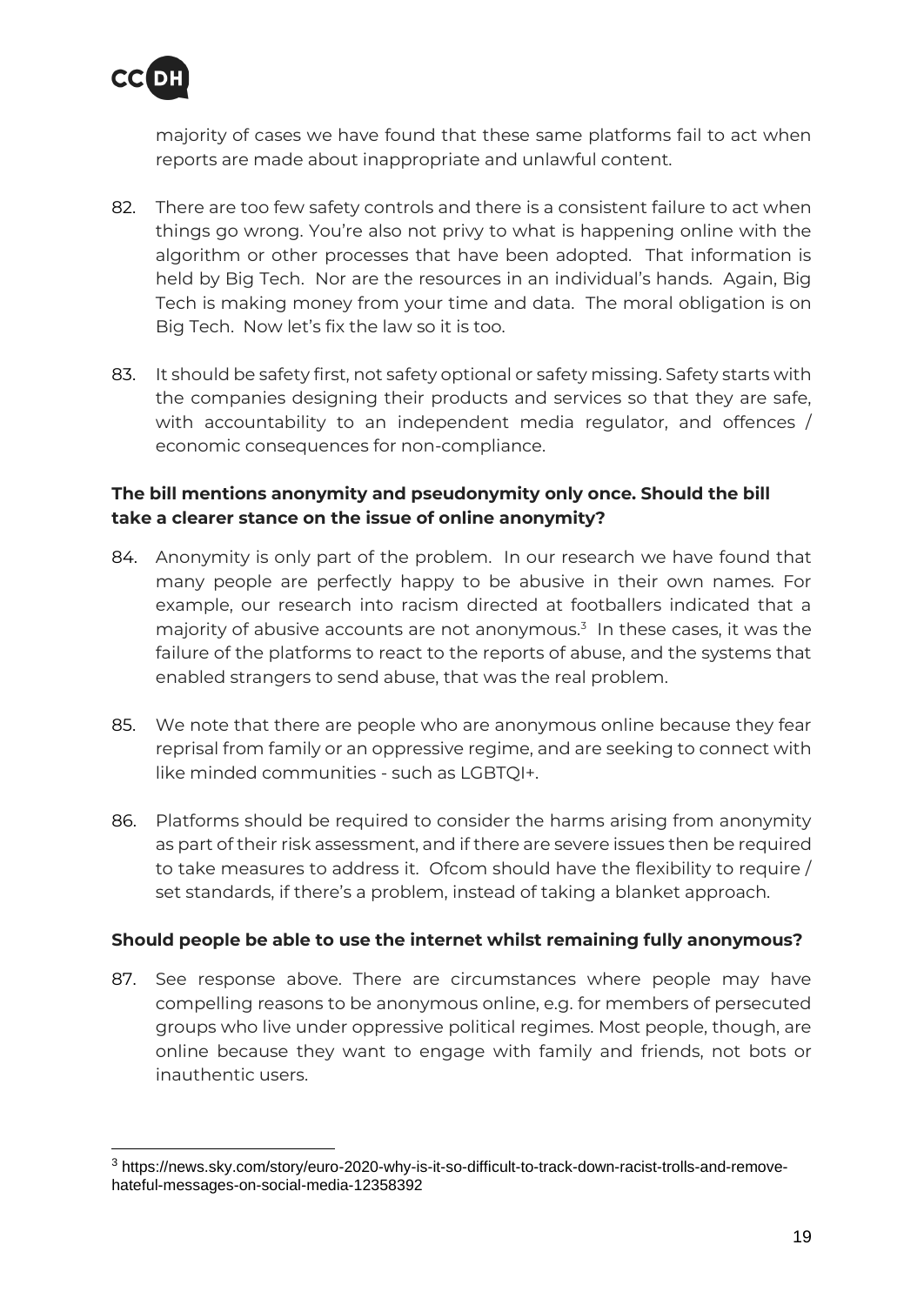

- 88. Using a safety by design approach, the Bill should have the setting of interacting with authentic users as the default option. People should have to consciously choose to opt into interacting with bots and inauthentic users. To avoid the risk of platforms using and abusing the collection of personal data<sup>4</sup> the authentication process needs to be done in a way that doesn't just increase the stock of information that platforms have on their users understandable privacy concerns.
- 89. There may be technical issues with some technology, such as VR, where you cannot check who someone is with reference to their other online activity.

# **If users are required to disclose their identity, should it be publicly, or to the platform?**

90. We don't think all users should be forced to disclose their identities. If they were, we don't think social media companies should hold that information.

**I've quoted a lot of statistics that the Center for Countering Digital Hate have produced with regards to online abuse directed at individuals with particular characteristics. In the previous panel I mentioned that the vast majority of this is done via direct messaging, sometimes through an end to end encryption on platforms. What concerns do you have about this within the bill and do you think that the Bill adequately accounts for that type of abuse?**

- 91. Abuse by direct message is an insidious and persistent form of abuse, where an abuser will seek to exploit the private nature of the communication without accountability or redress. As advised during our oral evidence to the Select Committee, the recent research that we did on online misogyny (*[Hidden Hate](https://counterhate.com/research/hidden-hate/)*) found that Instagram was failing to act on 90% of misogynistic content sent via DM after it was reported to them using their own reporting mechanisms. We also found that abusive voice messages sent via DM were unable to be reported at all and that the "vanish DM" mode required a user to view abusive content in order to be able to report it using Instagram's systems.
- 92. We recommend that the Bill is strengthened so that there is a positive duty on the platform to ensure that they have a complaint pathway for all types of abusive content, which can be triggered without subjecting the person to further abuse. This is safety by design in practice.

# **Part of the issue that we're seeing is that regulated providers have to rely heavily on the use of AI to facilitate monitoring and to take down problematic**

<sup>4</sup> https://www.independent.co.uk/tech/instagram-invasive-app-privacy-facebook-b1818453.html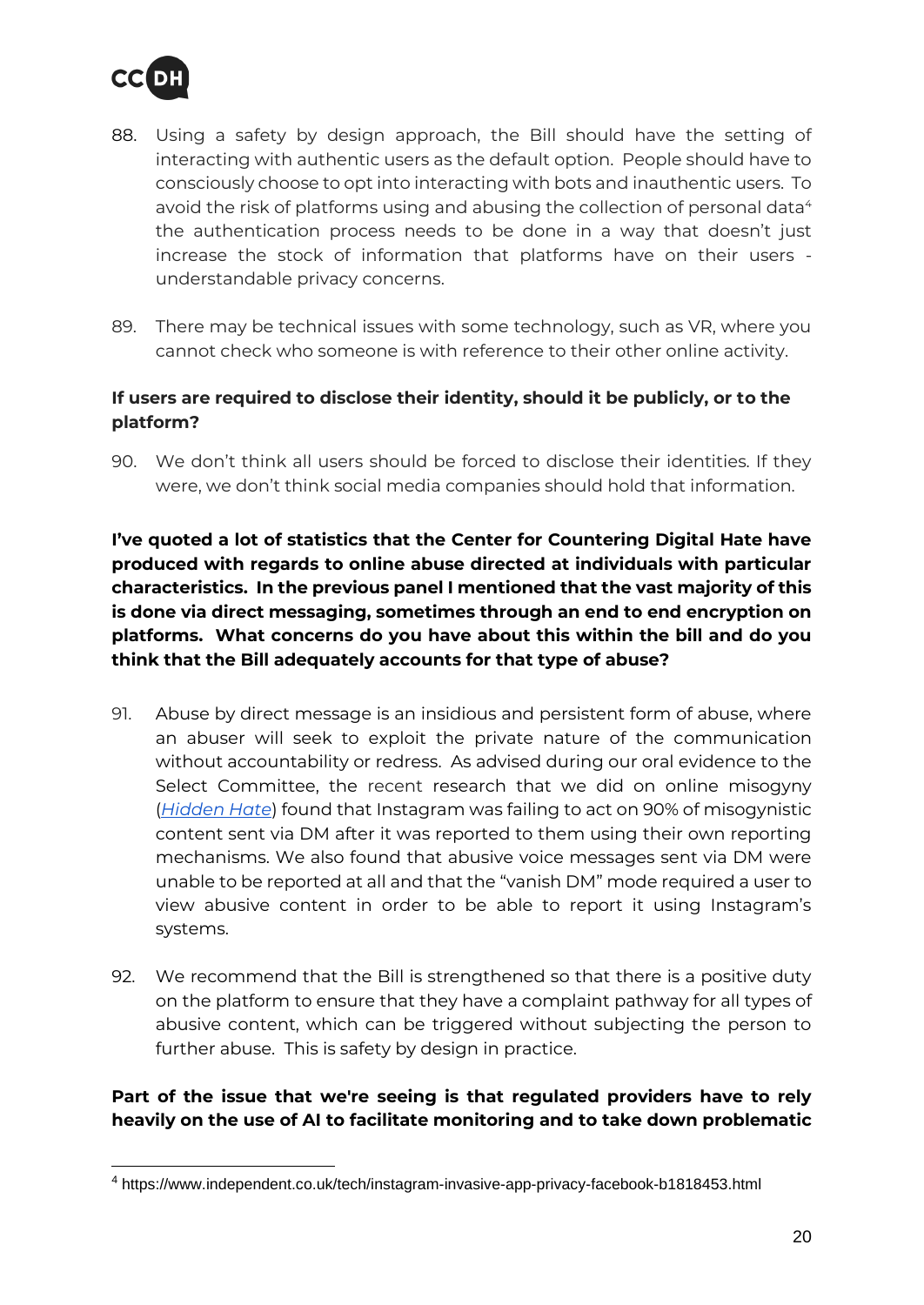

**content in order to comply with the bill. However, several stakeholders have said, the adequacy of the algorithmic moderation to recognize the nuances and subtleties required in order to actively and effectively take down this content. What more would you like to see in the bill to try and counteract that issue that's been arisen?**

- 93. As mentioned in the oral testimony, the appropriate technical fix or mechanism will vary by platform and what is appropriate in any given circumstance is a matter for the provider to work out with OfCom, under the framework of the Bill. Given how unsafe these services and platforms are, they will need to invest time, money and people to fix their problems. Like other industries, the overriding obligation is for the providers to ensure that their services and products are safe - and that starts with safety by design. Safety by design is the first pillar in our STAR framework for analysing legislative efforts globally. Fundamentally this means designing systems so that they are safe at the front end rather than having to retrofit actions after the harm has occurred / is occurring. In this situation, there are known problems that will need to be addressed, but the framework and technology will continue to evolve with these principles in place.
- 94. As discussed earlier in this paper, the Bill has appeal pathways for people who believe that their content has been unfairly removed, and there are also specific duties in the Bill for providers to consider freedom of expression.

# **There are significant enforcement powers in the bill. But I just wondered whether our two witnesses here wanted to talk to whether they thought those enforcement powers were enough.**

- 95. As advised during our oral evidence on the bill, having offences that target both the senior executives and the companies themselves is an important tool in the regulator's suite of options for ensuring compliance with the requirements - we recommend both of these aspects within our STAR legislative framework as core components of R - Responsibility. This is an effective model used, for example, within health and safety legislation to action internal accountability and culture change within a company.
- 96. There are a number of enforcement powers in the Bill that enable the regulator to inspect and audit providers in respect of their duties. As mentioned above, the looser obligations appear to be in respect of small sites, mis and dis-information, and lawful but harmful content. We recommend that these areas are addressed in the Bill.

**I raised some of your stats with Meta (Facebook), when they were here, around reporting and the number of reports that are responded to, for example, and**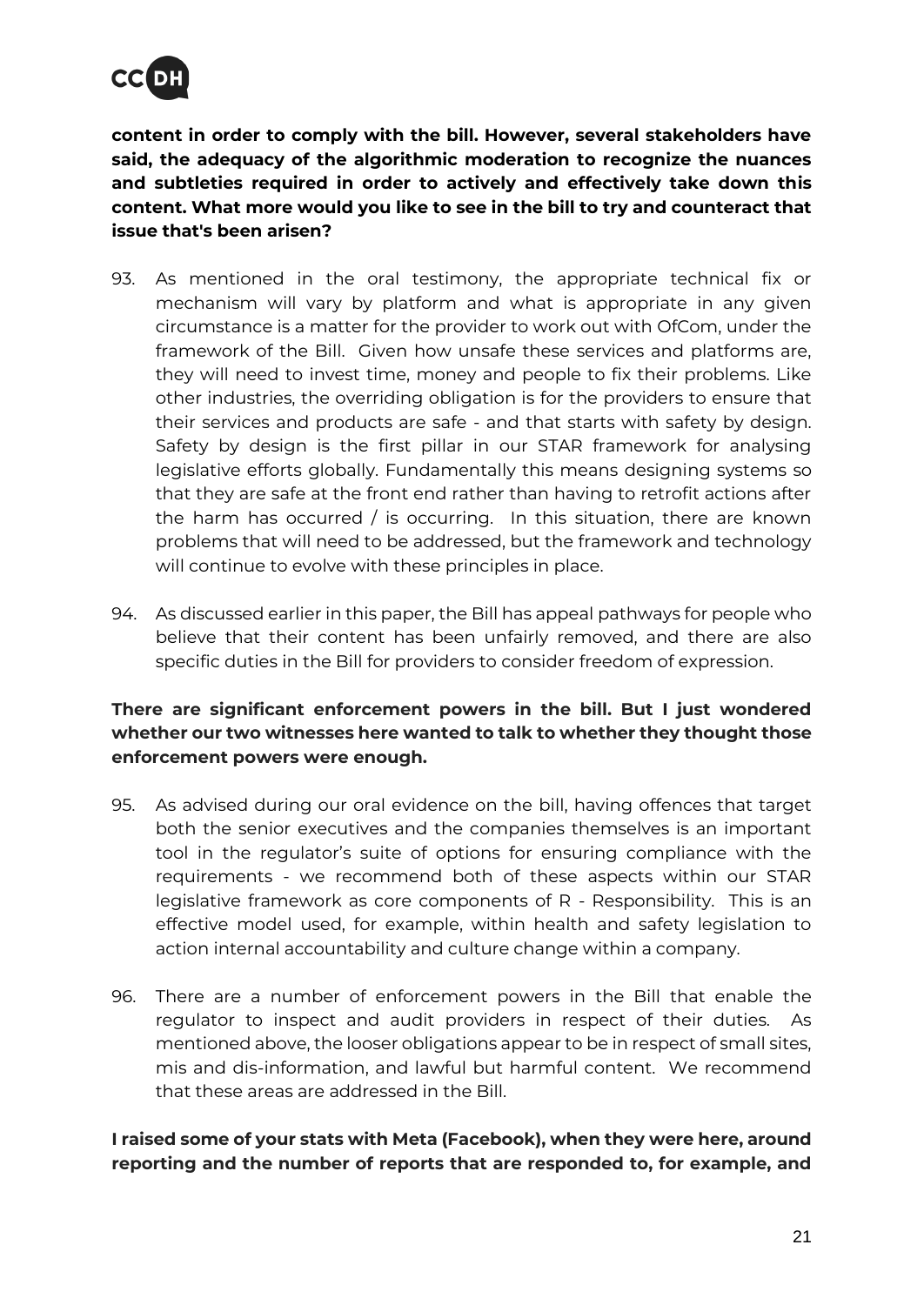

**they basically said, this is not true anymore. We're great, obviously, paraphrasing, could you please let us know if the reporting mechanism on major platforms, particularly Facebook is not completely fixed? Or if there are still lots and lots of issues with it?**

- 97. This is the whole basis of our work. Every day our organisation is finding substantial evidence of problems with providers and their failure to act on online hate content, to address hate groups or superspreaders of hate and misinformation, to apply the safety mechanisms they state they have (such as failing to label Russian-state sponsored propaganda about the Ukraine War), to design new products with safety in mind (e.g. the Metaverse).
- 98. As noted above, there remain substantial problems with platform and search engines failure to act, sitting at approximately 80% across studies.

**You raise the point there about the abuse that was directed at election officials in America and do you think it should almost be a standalone offence to send harmful or threatening communications to elected people? Through MPs or counsellors, or mayors or Police and Crime Commissioners, or possibly even election officials, so people who are involved in the democratic process at the risk that that abuse and threats could have on democracy?**

99. One of the things that we found in the response to releasing our misogyny [report](https://counterhate.com/topic/misogyny/) is just how widespread these issues are experienced by women in different professions. The women in the study were women with large Instagram followings but this type of online harm from misogyny to sexual abuse has resonated with women across the globe. All women deserve to be safe online, and products and services should be designed with safety in mind, including the need to have effective reporting mechanisms for the abuse and dealing with serial and coordinated abusers.

### **Ms Hartshorn-Sanders, you mentioned, I think I want to make sure I heard correctly, you believe that you have evidence that Instagram is still even today, failing to take down 90% of inappropriate content that is flagged to it.**

- 100. Yes, that is correct. That was one of the findings in our [misogyny report,](https://counterhate.com/topic/misogyny/) *Hidden Hate* which also correlates with our recent findings on [Anti-Muslim](https://counterhate.com/research/anti-muslim-hate/)  [hate](https://counterhate.com/research/anti-muslim-hate/) where they failed to take down 84% of anti-Muslim and Islamaphobic content.
- 101. Failing to act on online hate and misinformation is not the only problem that Instagram have (see, for example, [our report](https://counterhate.com/research/malgorithm-fix-instagram/) *[Malgorithm](https://counterhate.com/research/malgorithm-fix-instagram/)*, which revealed the problems with their algorithm driving users towards anti-vax content and conspiracy theories).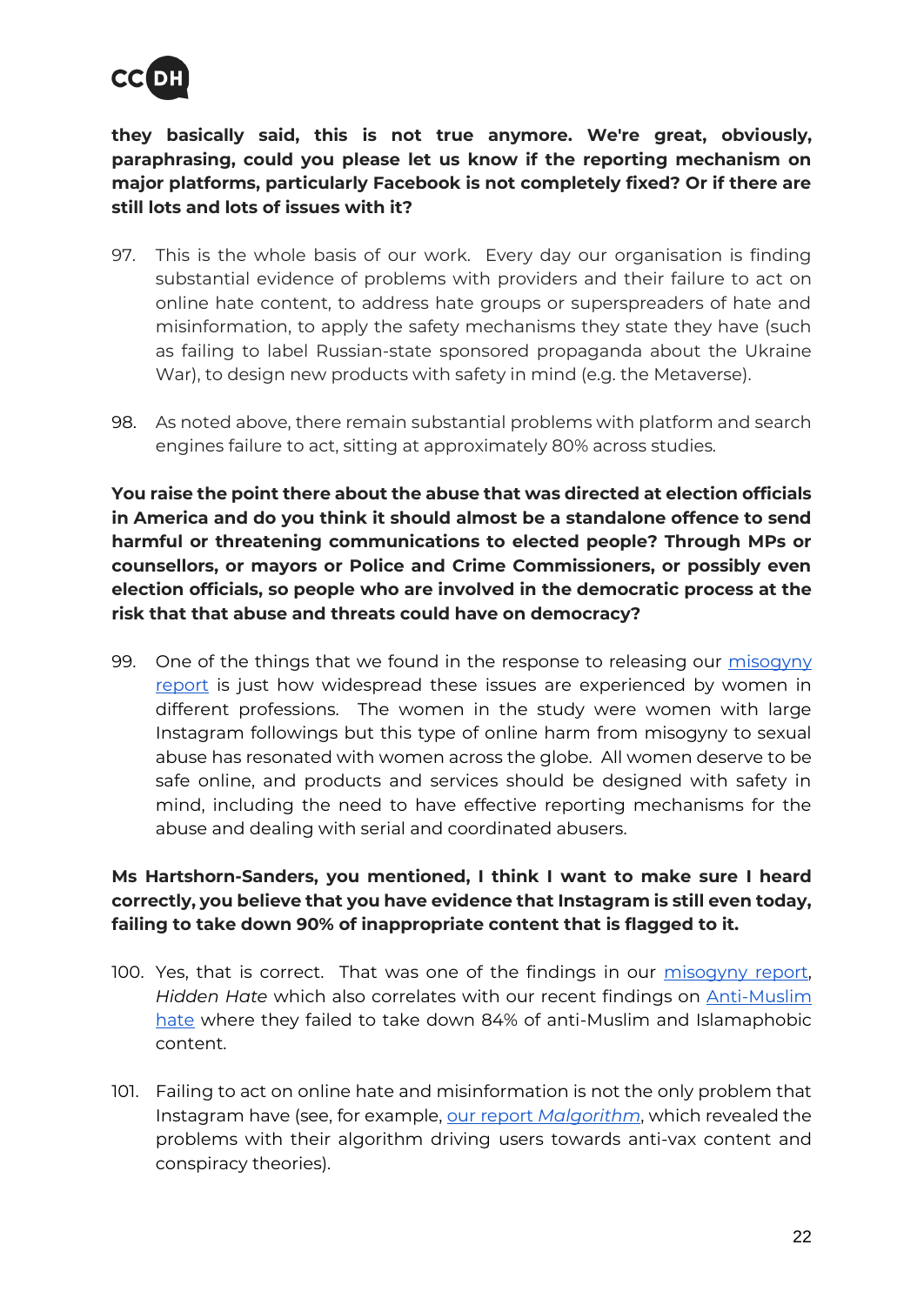

**First, the ability of designated user representation groups to raise super complaints and the kind of issue you just mentioned, a systemic issue could be the subject of such a super complaint to Ofcom. In this case, it will be about Instagram. And secondly, clause 18 of the bill imposes duties on the platforms to have proper complaints procedures, where they've got to actually deal with these kinds of complaints properly. Do you think those two provisions in the bill with super complaints mechanisms for representative groups and the complaints procedure in clause 18 would go a long way towards addressing the issue that you've very helpfully quite rightly identified?**

- 102. Under the safety duties protecting adults, Category 1 providers need to have provisions in their Terms and Conditions about how they will deal with lawful but harmful content (cl.13(4)), and adults need to then opt in to user empowerment duties in order to get the benefit of reducing the likelihood of seeing that content/alerts to the user about that content (cl. 14).
- 103. Clause 17(2) places a positive duty on Category 1 services to operate "systems and processes that allow users to easily report content, which they consider to be content specified" - i.e. includes content that is harmful to adults. This sits alongside the clause 18 duty to operate a complaints procedure that:
	- a. "allows for different types of complaints to be made", which includes (of relevance to this):
		- Clause 17 (content reporting) applies to all services; and
		- Clause 13 (adults' online safety duties) applies to Category 1 services;
	- b. "Provides for appropriate action to be taken by the provider of the service in response to complaints of a relevant kind"; and
	- c. Is easy to access, easy to use (including by children) and transparent.
- 104. This is supported by a supplementary duty in clause 18(3) where all regulated user-to-user services are required to include in their terms of service provisions which are easily accessible (including to children) specifying the policies and processes that govern the handling and resolution of complaints of a relevant kind.
- 105. Ofcom's audit notice and power is only in relation to enforceable requirements - Schedule 11. This includes the duties outlined above, which means that they will be scrutinising at the system level, though presumably individual people could make a complaint to them that one of the platforms was failing to fulfil their duties because of their individual situation - which could trigger OfCom to decide to make an audit or take enforcement action (in accordance with their enforcement guidelines).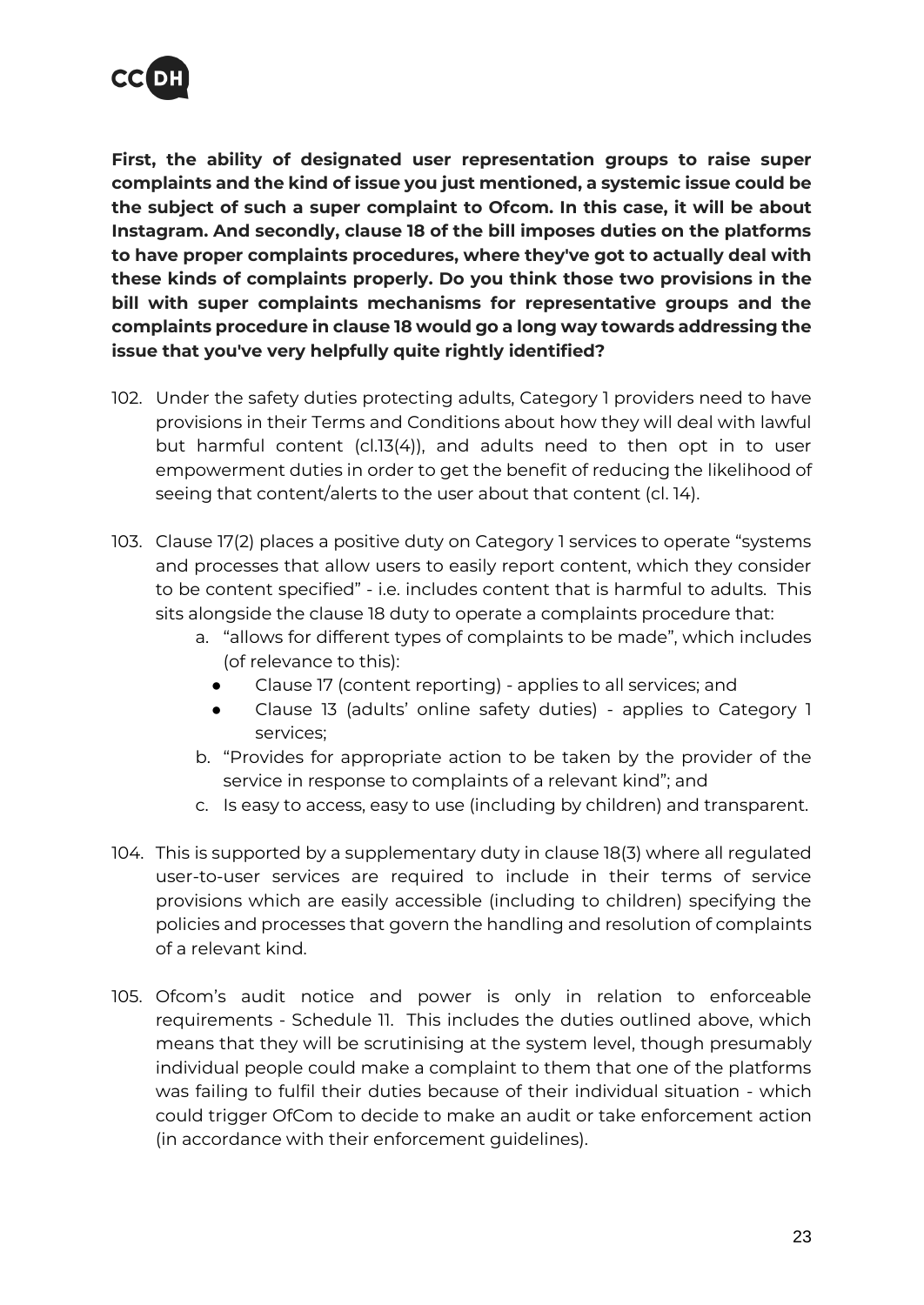

- 106. The super complaints proceedings are only available to eligible entities in regulations made by the Secretary of State. It is possible that this would extend to organisations like CCDH who could raise the failure to act and problems identified through, for example, our research on [problems with](https://counterhate.com/research/malgorithm-fix-instagram/)  [Instagram's algorithms](https://counterhate.com/research/malgorithm-fix-instagram/), though that detail remains to be seen. Super complaints only apply in respect of regulated services - i.e. those in scope of the Bill.
- 107. Abuse over messenger-only applications, which seems to include, for example, WhatsApp and Signal, appear to be excluded from the scope of the Bill under the definition of "user-to-user" service by virtue of the exemption in Schedule 1. Given that they are owned by the same parent company - i.e. Meta - Instagram may follow Facebook's lead of separating out the messenger service from their main app, though note that they have this as an integrated part of the service on the website version. It would be good to get clarity from the drafters as to whether these "separate" but connected features of the service are outside the scope of the legislation or not. Abuse over messenger services and the failure of providers to act on this type of abuse were the subject of our analysis in **Hidden Hate** - this is a known problem.

### **Do you think there should be more in the bill around a specific reference to violence against women and girls abuse and threats? And misogyny?**

- 108. There is obviously a major issue with harmful content targeting women and girls both in the public sphere through misogynist and violent extremist content, small sites dedicated to online hat[e,](https://www.independent.co.uk/news/uk/jake-davison-plymouth-law-commission-ofcom-b1985878.html) see for example, our work on [Incel sites,](https://www.independent.co.uk/news/uk/jake-davison-plymouth-law-commission-ofcom-b1985878.html) and in the private sphere, as evidenced by our recent report, [Hidden Hate](https://counterhate.com/research/hidden-hate/). Instagram's failure to deal with 9 in 10 reports of misogyny is largely similar to the failure of all platforms to act on other forms on online such as (see our research o[n anti-black racism,](https://counterhate.com/research/euro-21-final-racism-and-instagram/) [anti-semitism](https://counterhate.com/topic/antisemitism/) and anti-Muslim [hate\)](https://counterhate.com/research/anti-muslim-hate/).
- 109. There are benefits that will arise from the major system changes that are created by the Bill for all these groups. The recommendations that we have made about small sites and the inclusion of misinformation / disinformation on the face of the Bill will also help target these problem areas. Further thought should be given to the intersectionality of this abuse, and the way that this impacts on women when OfCom designs their Code of Practice and audits compliance.
- 110. Misogyny that falls short of an offence should be included in the lawful but harmful category for the purposes of the Bill.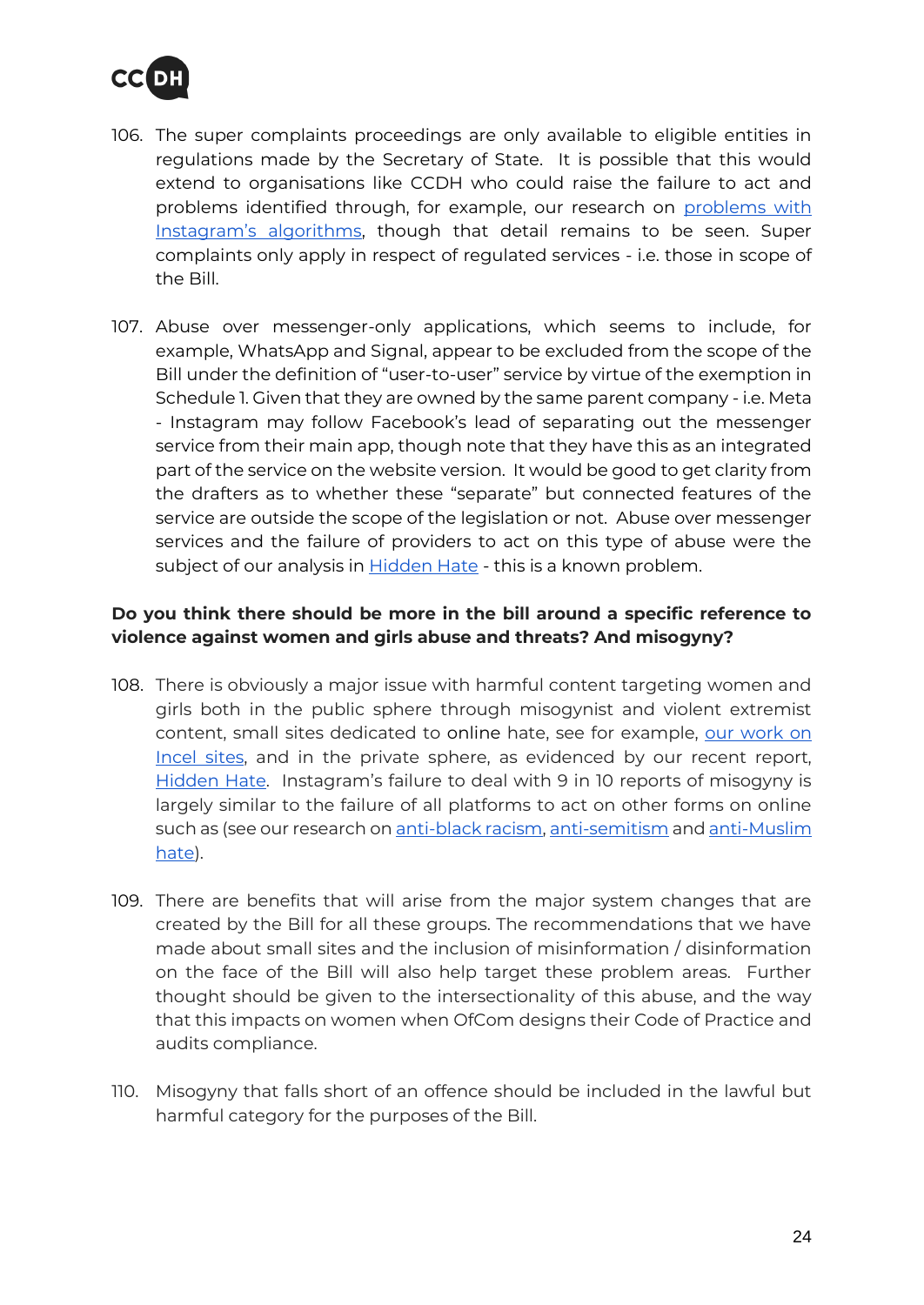

# **APPENDIX A: Summary of Recent Research**

#### **ANTI-MUSLIM HATE**

CCDH researchers identified and reported 23 groups dedicated to anti-Muslim hatred and 530 posts with 25 million views to the platforms. Facebook, Instagram, TikTok, Twitter, and YouTube **collectively took no action on 89% of posts containing anti-Muslim hatred and Islamophobia.**

- Tech platforms **failed to address 89% of posts promoting the "Great Replacement"** conspiracy theory — violating [pledges](https://www.christchurchcall.com/christchurch-call.pdf) made following the 2019 Christchurch mosque terror attacks and signing on to the Christchurch Call.
- Facebook **failed to take action against 94% of posts promoting anti-Muslim hate**; Twitter 97%; YouTube 100%; Instagram 86%; and TikTok 64% — even after this content was flagged to moderators.
- Facebook hosts several groups dedicated to spreading anti-Muslim hatred, with a combined 361,922 followers.
- These findings echo CCDH's previous 'Failure to Act' reports. Earlier last month, researchers found that [Instagram fails to act on 90%](https://www.counterhate.com/hiddenhate) of user reports of misogynist abuse sent via Direct Message, and in 2021 CCDH discovered that Big Tech platforms collectively ignore [84% of antisemitic posts.](https://www.counterhate.com/failuretoprotect)
- While the study cited above focused on hate towards Muslims, the 'Great Replacement' conspiracy theory was one of the key themes of hate content that CCDH found and analyzed. The 'Great Replacement' conspiracy has been weaponized against many minority communities, including the recent terrorist attack in Buffalo.

**MISOGYNY (Hidden Hate):** CCDH worked with five women<sup>5</sup> with large Instagram followings (a total of 4.8 million followers) to investigate whether Instagram (Meta) was fulfilling its public promise of putting people first and actually enforcing their policies to prohibit hate speech, including misogyny, homophobia and racism, nudity or sexual activity, graphic violence, threats of violence.

We analysed 8,717 direct messages ("DMs") sent to participants<sup>6</sup>, which showed that:

● 1 in 15 DMs break Instagram's rules on abuse and harassment. Researchers recorded 125 examples of image-based sexual abuse (IBSA), which the UK government recently announced would become illegal.

<sup>5</sup> Amber Heard, actress and UN Human Rights Champion; Rachel Riley, broadcaster and CCDH Ambassador; Jamie Klingler, co-founder of Reclaim These Streets; Bryony Gordon, award-winning journalist, and mental health campaigner; Sharan Dhaliwal, founder of South Asian culture magazine Burnt Roti.

<sup>&</sup>lt;sup>6</sup> This analysis is based on Instagram 'data downloads' sent by Rachel Riley, Jamie Klingler, and Sharan Dhaliwal. Amber Heard and Bryony Gordon were not able to obtain full data downloads.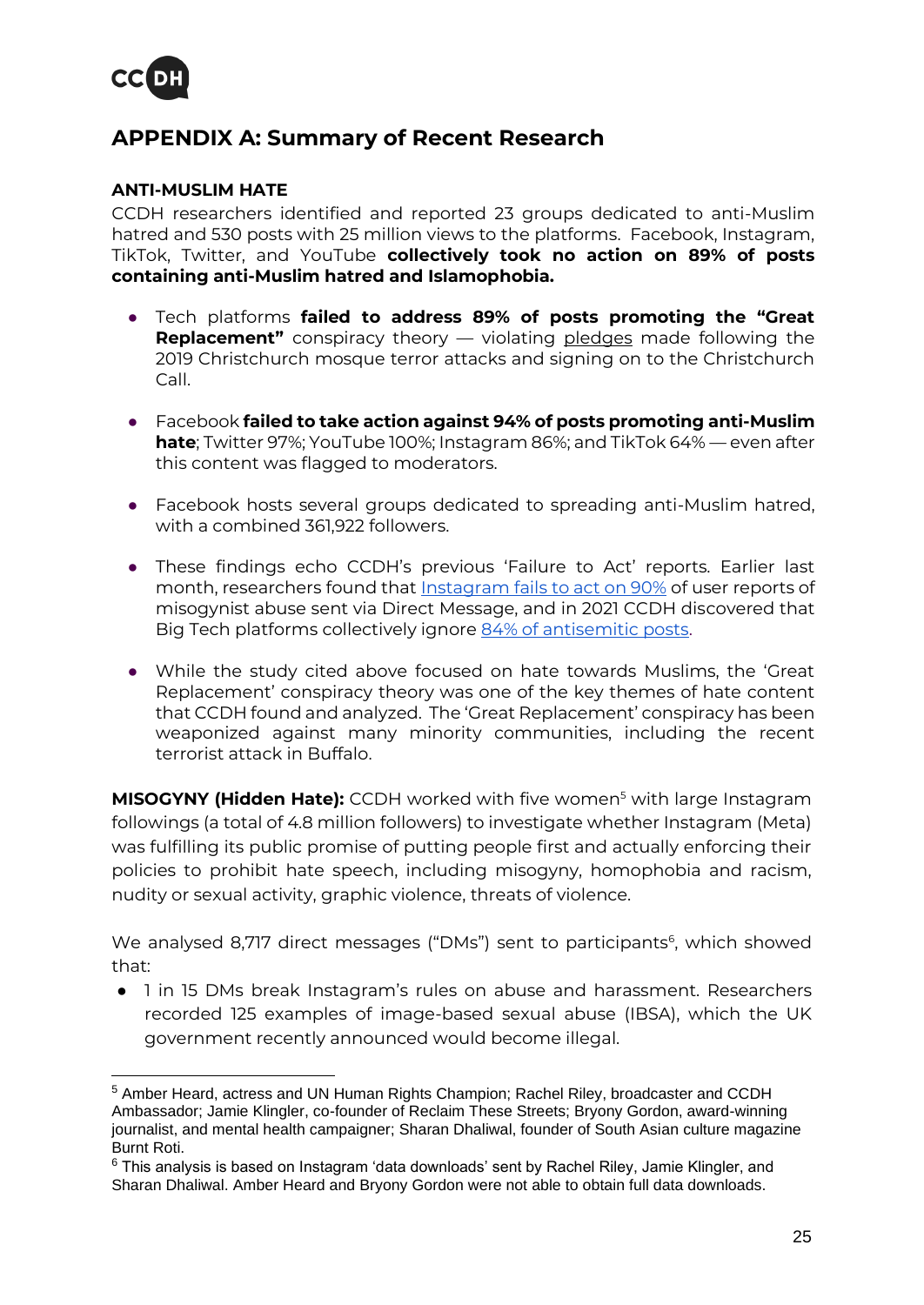

- 1 in 7 voice notes sent to women were abusive, and Instagram allows strangers to place voice calls to women they don't know.
- Instagram failed to act on 90% of abusive DMs reported using the platform's tools.
- 1 in 15 DMs sent by strangers to high profile women violate Instagram's Community Standards.
- Instagram failed to act on 9 in 10 violent threats sent to women over DM and reported using its tools.
- Instagram failed to act on any of image-based sexual abuse reported using its tools within 48 hours.

The fact is Instagram is failing to enforce their own terms and conditions 90% of the time. This failure to act is consistent with our previous research that shows on receiving user reports, platforms are failing to act on:

- 87.5% of Covid and vaccine misinformation
- 84% of content featuring anti-Jewish hate
- 94% of users sending racist abuse to sportspeople
- Users who repeatedly send hateful abuse.

From this study, researchers identified a need for robust legislation and several systematic problems that Instagram must fix:

- Users cannot report abusive voice notes that accounts have sent via DM
- Users must acknowledge "vanish mode" messages to report them
- Instagram does not automatically consider previous abusive messages
- Instagram's "hidden words" feature is ineffective at hiding abuse
- Users can face difficulties downloading evidence of abusive messages

**RUSSIAN PROPAGANDA (Ukraine War):** CCD[H research](https://techpolicy.press/facebook-failing-to-label-posts-containing-russian-propaganda-about-ukraine/) shows that Facebook has once again come short on its promises to enforce its own rules by failing to label 91% of posts containing Russian propaganda about Ukraine. Facebook announced in October 2019 that it would start "labeling state-controlled media on their Page and in our Ad Library." Examples of articles that Facebook is failing to label in posts include claims that:

- Ukraine planned a "false flag" incident "prepared by British-trained saboteurs" (RT.com)
- "American mercenaries" "preparing a provocation using chemical weapons" (RT.com)
- UK intelligence reports about an invasion are "false stories" (RT.com)
- Media reports about troop movements are "hysteria" (RT.com)
- "War-hungry armed Americans in combat clothing" are operating in Ukraine (RT.com).

The most popular article in the sample amplified comments from the Croatian President, Zoran Milanovic, that "blamed the US for escalating the [Ukraine] crisis", receiving 9,416 likes, shares and comments in total. Crucially, this is a 24 hour study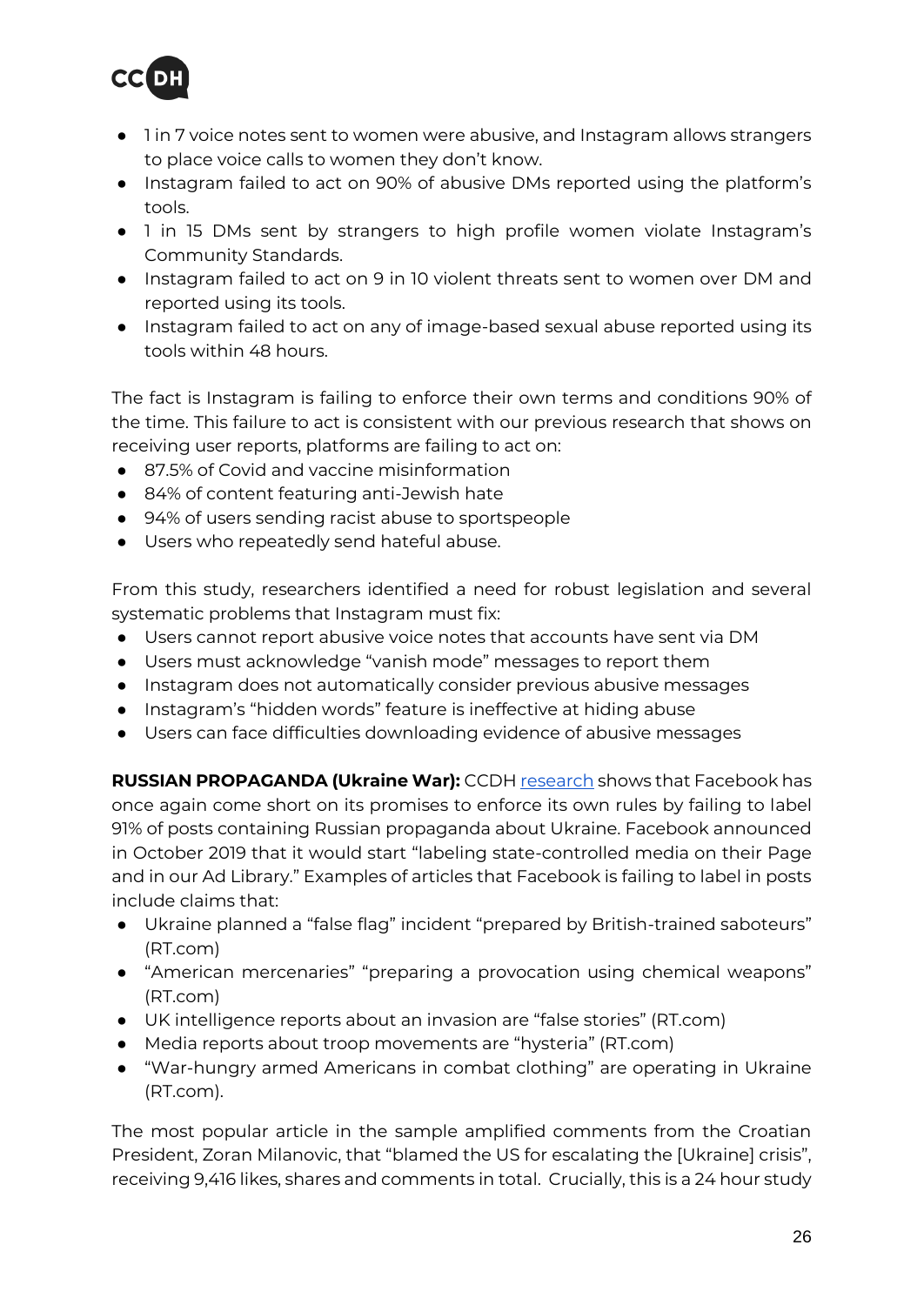

that was limited to English-language posts, which has domestic implications for sewing distrust and disinformation into English-language democracies.

**METAVERSE:** CCDH researchers spent 11 hours on VR Chat—the most reviewed social app in Meta's (formerly Facebook) VR Metaverse—and [found](https://www.counterhate.com/metaverse) that it was rife with abuse, harassment, racism and pornographic content. In fact, on average our researchers reported disturbing behavior every seven minutes such as:

- Minors being exposed to graphic sexual content
- Bullying, sexual harassment and abuse of other users, including minors
- Minors being groomed to repeat racist slurs and extremist talking points
- Threats of violence and content mocking the 9/11 terror attacks.

CCDH reported all of the disturbing incidents to Meta using their web reporting tool. All of CCDH's reports about users who abused and harassed other users went unanswered. This research was recently featured by [NBC News](https://www.nbcnews.com/now/video/metaverse-safety-a-concern-after-claims-of-sexual-harassment-132739141600) and the [New York](https://www.nytimes.com/2021/12/30/technology/metaverse-harassment-assaults.html)  [Times](https://www.nytimes.com/2021/12/30/technology/metaverse-harassment-assaults.html) in its own reporting on the dangers of the Metaverse.

**CLIMATE DISINFORMATION:** The [Toxic Ten,](https://www.counterhate.com/toxicten) ten publishers who spread baseless, unscientific climate denial on their own websites and across social media, are responsible for 69% of all interactions with climate denial content on Facebook and collectively have 186 million followers on mainstream social media platforms. It's a climate denial propaganda machine part-funded by Google via ad revenue, and spread across the world via social media, in particular Facebook, who allow them to pay to promote their denial. A new audit performed in March revealed that Facebook is still failing to label half of posts containing Toxic Ten content, breaking its promises on labeling climate content. Meanwhile, CCDH is still identifying Google ads running on Toxic Ten articles containing climate denial, despite promises that it would stop the practice last year. The Toxic Ten generated an estimated total of \$7.7 million in Google ad revenue from April 2021 to January 2022.

**ANTISEMITIC HATE:** CCDH's report, **Failure to Protect**, exposed how social media companies fail to remove user-reported content that contains many of the worst forms of antisemitism<sup>7</sup>.

- CCDH researchers collected and reported 714 posts containing anti-Jewish hatred. Collectively, they had been viewed at least 7.3 million times. Posts were collected from Facebook, Instagram, TikTok, Twitter & YouTube between May-June.
- 84% of posts containing anti-Jewish hatred were not acted upon by social media companies. Facebook performed worst, failing to act on 89%, despite announcing new rules to tackle the problem.

 $<sup>7</sup>$  Instagram, TikTok and Twitter allow hashtags used for antisemitic content such as #rothschild,</sup> #fakejews and #killthejews that were used in posts identified by our report that gained over 3.3 million impressions.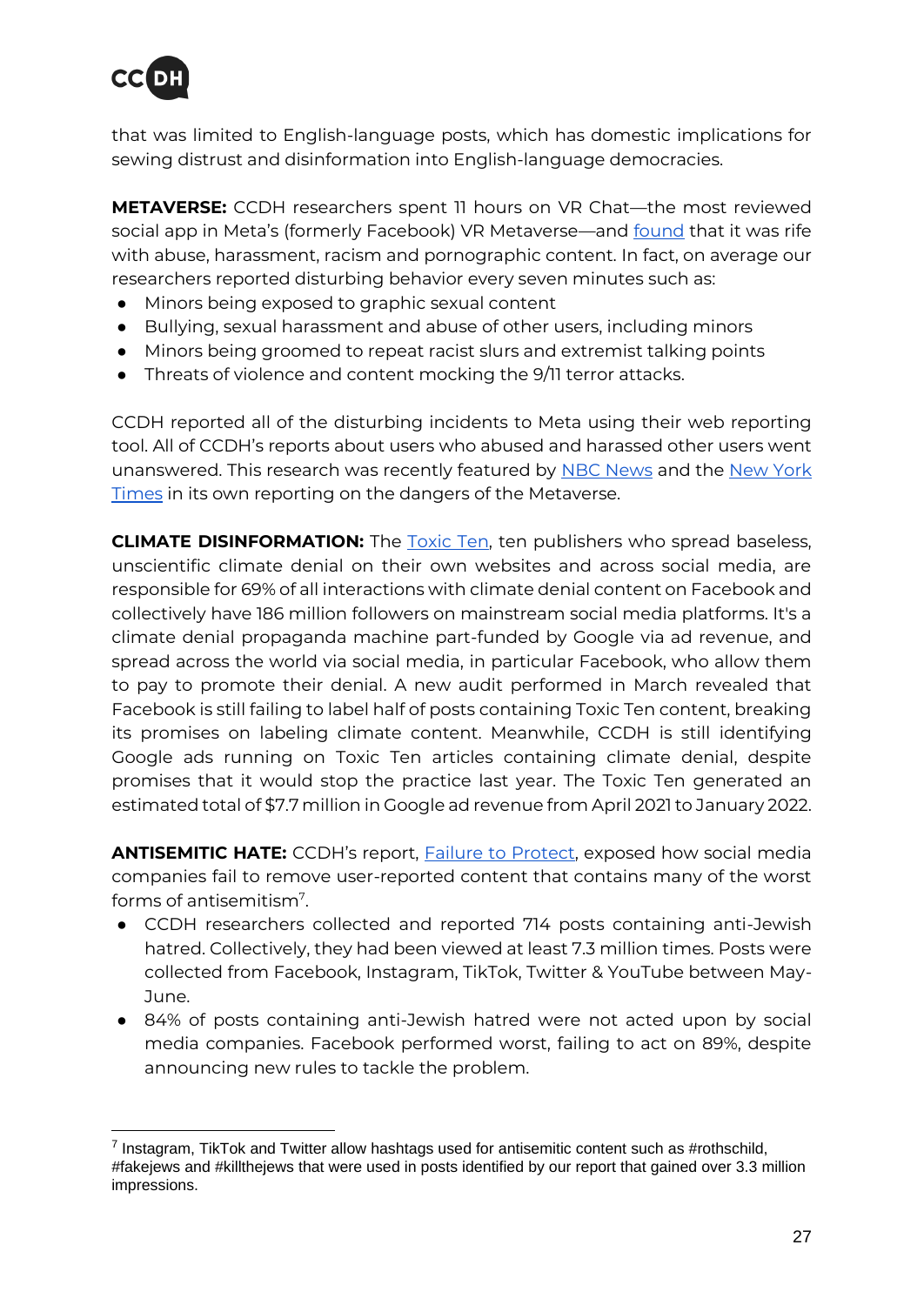

- Platforms fail to act on 89% of antisemitic conspiracy theories about 9/11, the Covid pandemic and Jewish control of world affairs.
- Extremist anti-Jewish hate is not acted on: platforms failed to act on 80% of posts containing Holocaust denial, 74% of posts alleging the blood libel, 70% of racist caricatures of Jewish people and 70% of neo-Nazi posts.

**ENDANGERING WOMEN + GIRLS:** CCDH research [found](https://www.counterhate.com/endangeringwomen) that Facebook and Google sold<sup>8</sup> ad space promoting so-called abortion "reversal" - a dangerous and unproven procedure. Ads were promoted to children as young as 13. This dangerous and unproven procedure is not approved by health authorities such as the FDA. A 2019 study of abortion reversal to test its effectiveness was abruptly halted when several participants experienced "dangerous hemorrhaging." Facebook's Ad Library shows that it accepted between \$115,400 and \$140,667 for 92 ads promoting or endorsing so-called abortion "reversal" since January 2020. According to Facebook's analytics, these ads received up to 18.4 million views, and were shown to children aged 13-17 over 700,000 times.

#### **ANTI-VACCINE + COVID-19 MISINFORMATION**

Since 2020, CCDH has studied the online architecture of the anti-vaccine movement and social platforms' involvement in the proliferation of anti-vaxx and Covid-19 misinformation. Through research of the tactics, organizations, revenue streams, and use of social media by leading anti-vaxxers, CCDH has established a portfolio of research on the subject.

**MALGORITHM:** Instagram's new algorithm, launched August 2020 amidst the pandemic, publishes recommended posts containing vaccine misinformation to users not following anti-vaxx accounts. We discovered the algorithm also crossfertilizes and converges radical world views by publishing recommended posts about hate, conspiracies including QAnon, and election lies.

- Researchers [reviewed recommendations](https://www.counterhate.com/malgorithm) from Instagram's 'Explore' feature and the new 'Suggested Posts' feature, which publish content into users' feeds based on an algorithm that seeks to maximize user time on platform and engagement.
- More than half of posts recommended by Instagram contained misinformation related to Covid-19, followed by anti-vaxx, QAnon, antisemitism, and election misinformation.
- This follows a series of reports by CCDH on platforms' [failure to act](https://www.counterhate.com/failure-to-act) on Covid-19 misinformation, where we found that platforms failed to remove 95% of anti-vaxx and Covid-19 misinformation reported to them using their own reporting tools.

 $8$  Facebook continues to make money from selling this ad space for aborttion reversal content. See, for example,

[https://www.facebook.com/ads/library/?active\\_status=all&ad\\_type=political\\_and\\_issue\\_ads&country=](https://www.facebook.com/ads/library/?active_status=all&ad_type=political_and_issue_ads&country=NZ&id=354826106095796&view_all_page_id=49651563727&search_type=page&media_type=all) [NZ&id=354826106095796&view\\_all\\_page\\_id=49651563727&search\\_type=page&media\\_type=all.](https://www.facebook.com/ads/library/?active_status=all&ad_type=political_and_issue_ads&country=NZ&id=354826106095796&view_all_page_id=49651563727&search_type=page&media_type=all)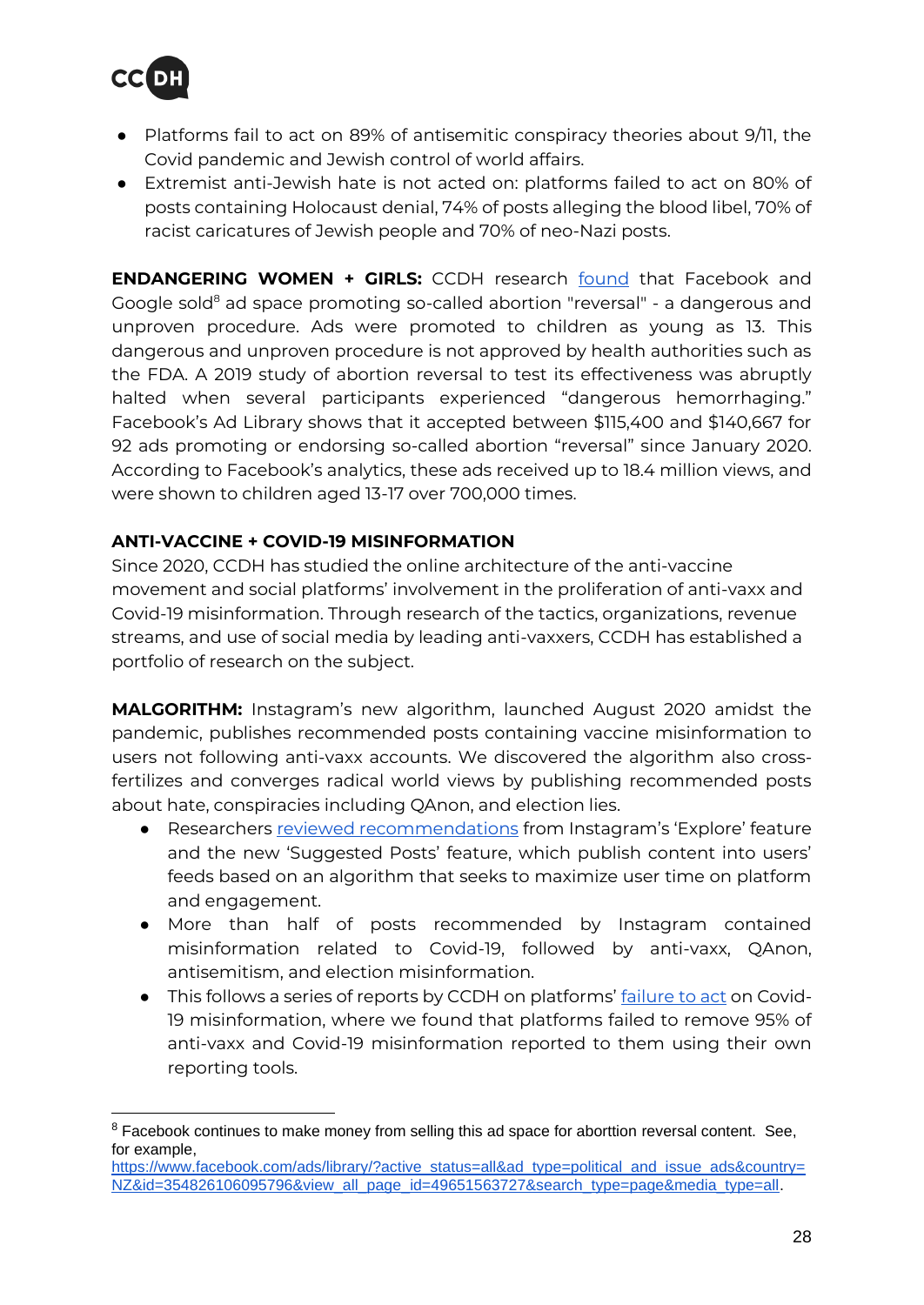

**DISINFORMATION DOZEN:** CCDH analysis of a sample of anti-vaxx content that was shared or posted on Facebook and Twitter showed up to 65% of anti-vaccine content can be traced to twelve of the leading online anti-vaxxers, [the](https://www.counterhate.com/disinformationdozen)  [Disinformation Dozen.](https://www.counterhate.com/disinformationdozen) The Disinformation Dozen– including Robert F. Kennedy Jr., Joseph Mercola, and Ty and Charlene Bollinger, among others– continually violate the terms of service agreements on Facebook and Twitter.

● Following CCDH campaigning, the Disinformation Dozen have lost 56 social media accounts with 7 million followers, equivalent to nearly half the followers their accounts have amassed to date.

**PANDEMIC PROFITEERS: [Research](https://www.counterhate.com/pandemicprofiteers)** into the leading anti-vaxxers and their organizations revealed that anti-vaxxers represent an industry with annual revenues of at least \$36 million,

based on a limited view of their finances based on self-reported filings and publicly available revenue estimates for 22 organizations belonging to twelve of the industry's biggest earners.

- The anti-vaxx industry boasts annual revenues of at least \$36 million and is worth up to \$1.1 billion to Big Tech with 62 million followers across their platforms.
- Anti-vaxxers have received more than \$1.5 million in federal loans through the Paycheck Protection Program (PPP) designed to help businesses through the Covid pandemic.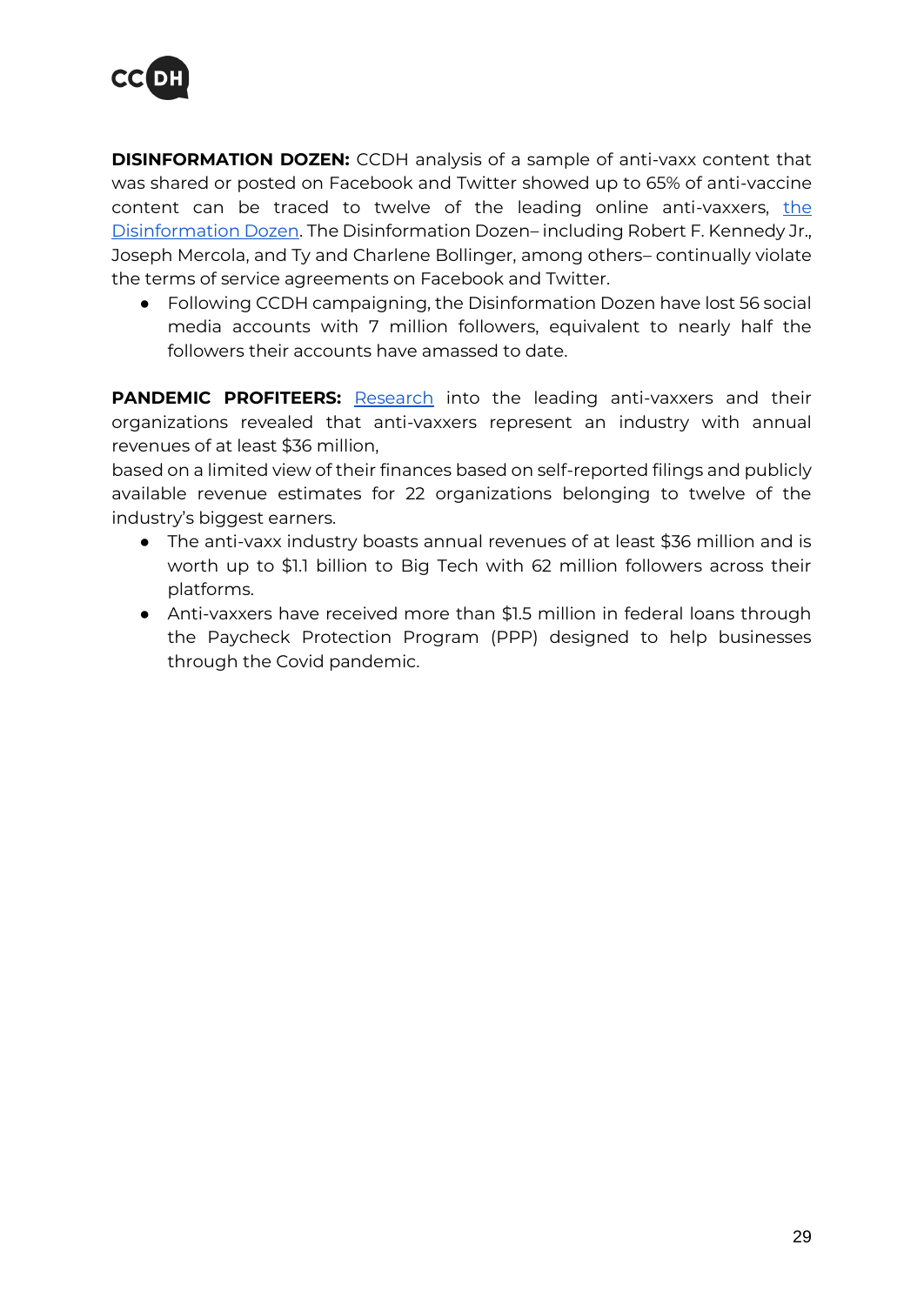

# **APPENDIX B: Programmatic Advertising Transparency**

# **What is the problem?**

- 1. Each year, respectable companies and their customers unwittingly funnel millions of pounds directly to the Internet's most malicious and subversive actors and messages.<sup>9</sup> Misinformation and hate sites are almost entirely funded by online advertising—often paid for by unsuspecting mainstream organisations who don't know what content their brand is appearing next to, and thereby thereby funding.<sup>10</sup>
- 2. The presence of mainstream, respectable organisations next to extremist content—including climate denial, anti-vaxx propaganda, political misinformation, incel ideology and racial hatred—also serves to normalise extremism.<sup>11</sup>
- 3. More information about this problem is available here: [VIDEO: Stop Funding](https://www.youtube.com/watch?v=AeBDoAczAhg)  [Misinformation](https://www.youtube.com/watch?v=AeBDoAczAhg) / [www.counterhate.com.](https://www.counterhate.com/)

# **Why is this important?**

- 4. **It impacts on companies and NGOs:** In recent years, the [Center for](https://twitter.com/CCDHate?ref_src=twsrc%5Egoogle%7Ctwcamp%5Eserp%7Ctwgr%5Eauthor)  [Countering Digital Hate has found that](https://twitter.com/CCDHate?ref_src=twsrc%5Egoogle%7Ctwcamp%5Eserp%7Ctwgr%5Eauthor) adverts for brands such as *Chevrolet, Capital One, DHL International, Boots, Canon, Sensodyne, Paperchase, Bloomberg, the International Rescue Committee* and others have been automatically placed on sites dedicated to promoting hate and/or misinformation.
- 5. **It legitimises harmful disinformation and has led to dangerous offline behaviour**. For example, we know that websites promoting the following disinformation have profited from these adverts:
	- **[Anti-vaccine and Covid-sceptic misinformation](https://twitter.com/SFMisinfo/status/1297904531259392000?s=20)**
	- **[Climate denial](https://www.counterhate.com/toxicten)** and conspiracy theories about climate activism;

<sup>9</sup> <https://www.cnbc.com/2017/03/20/google-online-advertising-adjacency-problem.html>

<sup>10</sup> <https://www.technologyreview.com/2021/11/20/1039076/facebook-google-disinformation-clickbait/>

<sup>11</sup> <https://www.emarketer.com/content/does-bad-content-affect-consumer-perceptions-of-brand-safety>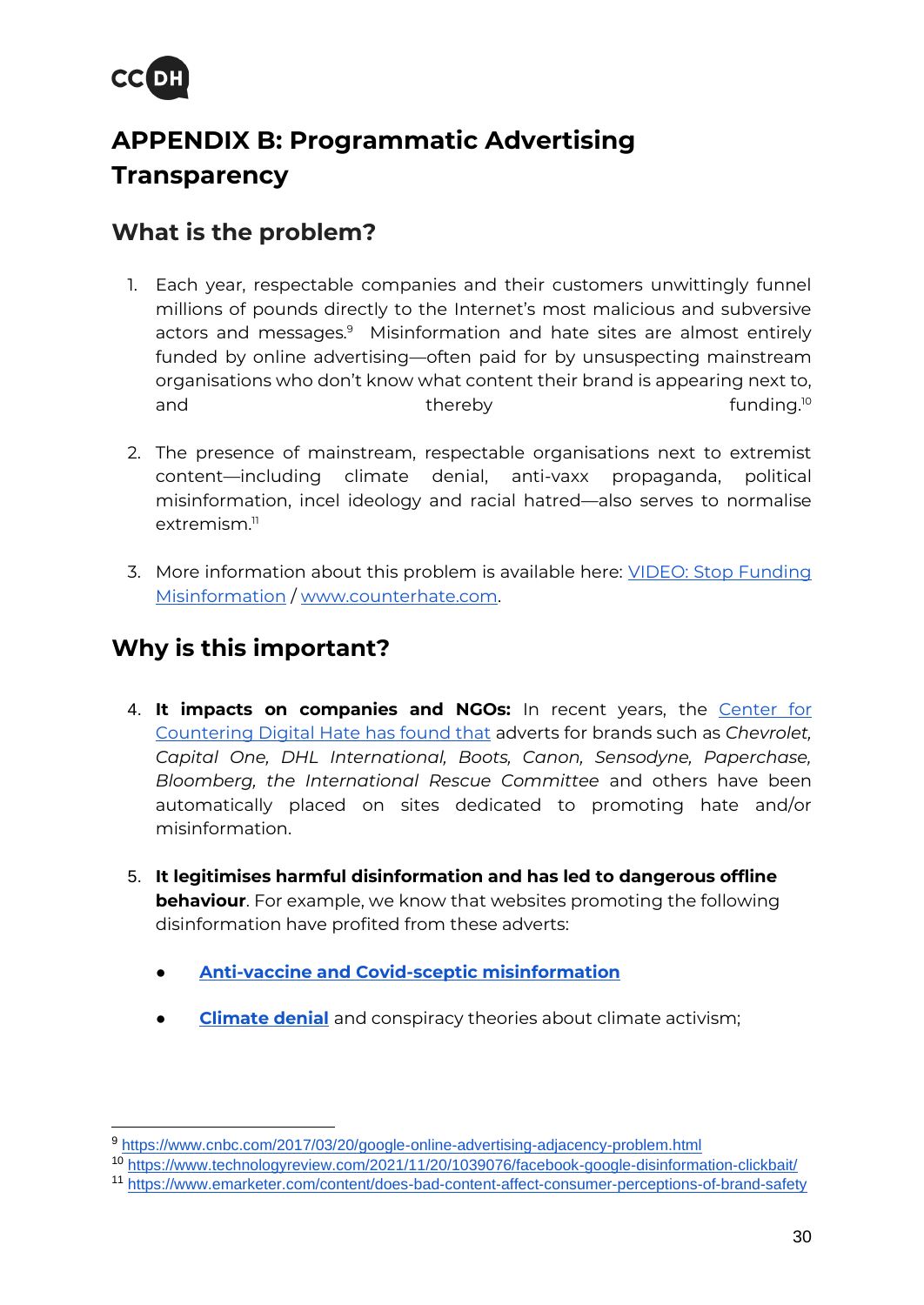

- **[Conspiracy theories promoting the "stolen election" myth](https://www.counterhate.com/post/gatewaypundit)** in the wake of the 2020 US presidential election, which directly led to the domestic terror attack on the Capitol on January 6 2021; and
- **[Misinformation sites](https://www.stopfundingmisinformation.com/the-briefing)** promoting antisemitism, Islamophobia, misogyny and pro-Assad conspiracy theories.

# **How is this happening?**

- 6. The adverts are placed by third-party brokers, such as Google's Adsense business, which then allocate adverts to particular sites in order to fulfill predetermined target demographic (age / gender / location) and psychographic (attitudinal and behavioural) profiles.
- 7. The use of algorithms to automatically match adverts with web pages in order to reach a target profile has led to these services being called "programmatic advertising".
- 8. In their zeal to maximise profit, however, brokers often agree to place ads next to harmful content. The business model does not need to consider the values of the organisations in the advertisements because there is no transparency for those organisations about where the advertisements will end up.
- 9. Of course, tech companies also profit from this arrangement. Google states that publishers retain 68% of the revenue generated by Google Ads on their sites, while Google retains the remaining 32%—thus providing a strong disincentive for proper oversight. We know that Google's "brand safety" systems for adverts are not fit for purpose and, at present, there is little to no transparency around online programmatic advertising.

# **What will the proposed amendment do?**

10. The amendment will:

- Require advertisers to publicly declare, on their websites, the domains on which their adverts appear. This creates a driver for corporate accountability that consumers' money is not being funnelled to content that fundamentally harms society.
- This information is often provided to advertisers by brokers, some of which are updated in real time. This amendment would simply require advertisers to disclose the URLs of the pages on which their adverts appear—but not other information, such as performance data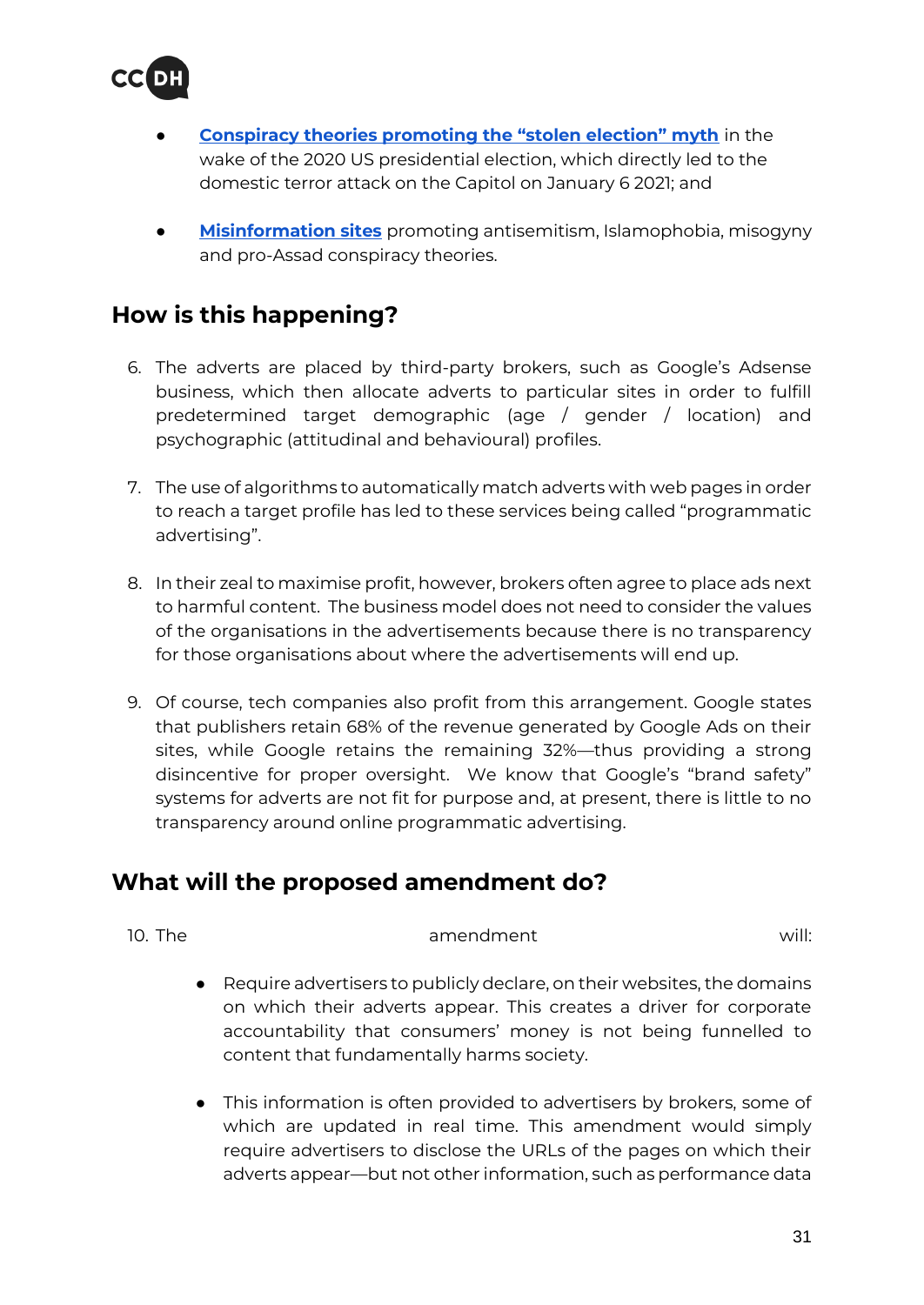

or targeting criterion.

- It wouldn't create a duty for advertising organisations to conduct costly studies—but by making these URLs publicly available, it will make it easier for researchers, journalists, authorities and the public to instantly access the relevant information. This creates an accountability ecosystem of enabling legislation, transparent corporate behaviour and civil society/ other companies doing the checking. There are organisations such as GDI and NewsGuard that can provide the "checklist" for advertisers. CCDH's Stop Funding Misinformation has a much shorter and much more focused "Blacklist".
- It would not conflict with GDPR, because it does not involve any personal information
- 11. **Scope and costs**: The amendment would only apply to large organisations, thus avoiding the need for smaller entities to bear undue administrative burden. The nominal administrative costs to large-scale programmatic advertisers, such as Google, would be easily absorbed.

# **What impact will this have?**

- 12. The proposed amendment is a simple, common-sense measure which would solve a social harm overnight.
- 13. Since CCDH launched the [Stop Funding Misinformation](https://www.stopfundingmisinformation.com/) campaign, several [sites dedicated to spreading identity-based hate using misinformation have](https://www.stopfundingmisinformation.com/successes)  [closed,](https://www.stopfundingmisinformation.com/successes) after being starved of revenue derived from Google adverts. Unsurprisingly, large organisations, which invest great sums into the management of their reputations, are almost always extremely quick to pull advertising from malicious content. The [advertising industry](https://www.adweek.com/brand-marketing/a-call-for-caring-about-online-safety-from-the-center-for-countering-digital-hate/) itself has been receptive to CCDH's efforts to highlight the problem and potential solutions.
- 14. The requirements on companies created by the amendment would nudge them towards greater corporate responsibility, knowing that others will find it easier to see if they are funding dangerous hate and misinformation sites via programmatic advertising services.
- 15. Transparency requirements will provide a sustained and effective corrective market measure that will have a direct impact on individual and social outcomes - from climate change to online hate. By creating a duty of care on platforms such as Google's Adsense towards its clients (large brands and